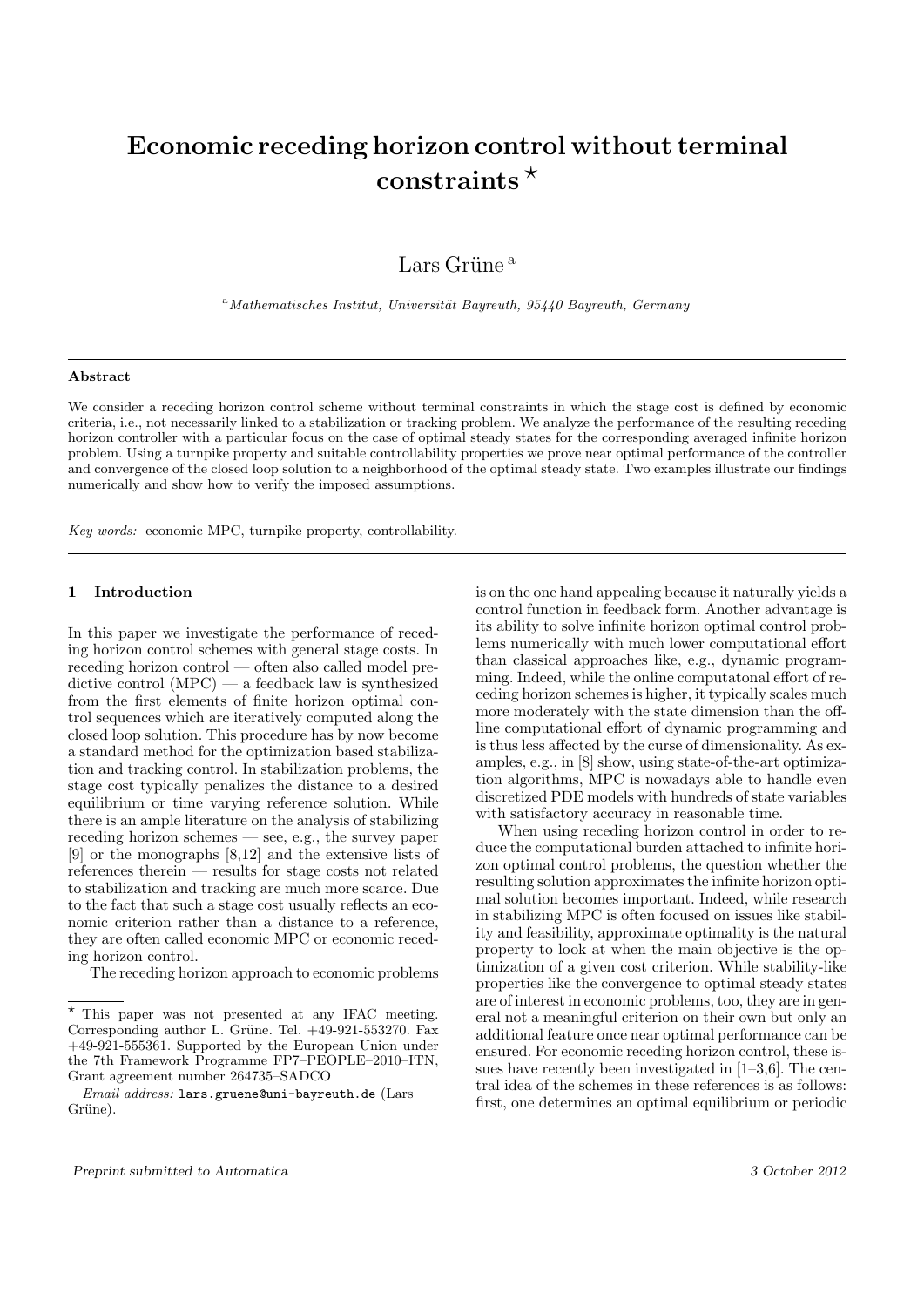orbit for the infinite horizon averaged problem and then this solution is used as a terminal constraint for the finite horizon optimal control problem to be solved in each step of the receding horizon scheme.

In contrast to these references, in this paper we do not impose any terminal constraints. Thus, we investigate whether a receding horizon control scheme is able to find an optimal operating point or orbit without providing it as additional information to the algorithm. The motivation for this study is that without terminal constraints the amount of preparatory computations is reduced (since the knowledge of the optimal solution is only needed for the analysis but not for running the scheme), that the absence of terminal constraints may make the optimal control problem in each step easier to solve and that it may lead to a larger operating region of the resulting controller, because the feasible region will typically increase.

The price we pay for removing the terminal constraints is on the one hand a more involved analysis using stronger assumptions on the underlying finite horizon problems. To this end, we provide sufficient conditions based on certain controllability assumptions and on the turnpike property, which is a classical tool in optimal control [5, Section 4.4], particularly for understanding the optimal dynamics of economic control problems [10]. On the other hand, our approach only yields approximate optimal performance instead of exact optimal performance as in [1–3]. However, we will prove that the performance converges to the optimal one as the receding optimization horizon grows and by numerical simulations we illustrate that this convergence may even be exponentially fast. Moreover, the conditions we impose allow to prove approximate optimality of the receding horizon closed loop not only on the infinite horizon but also during the transient phase, i.e., on the finite time interval until a neighborhood of the optimal steady state is reached. To the best of our knowledge results on approximately optimal transient behavior have not been obtained before in the economic MPC literature. While our general results are formulated in an abstract setting, for the derivation of checkable sufficient conditions we focus on the particular case of optimal equilibria. These conditions hold for general nonlinear systems, but become particularly convenient for linear dynamics, cf. Remark 6.5.

The paper is organized as follows. After formulating the problem and premilinary results in Section 2 we discuss two motivating examples in Section 3 which help to identify reasonable conditions to be imposed in the subsequent sections. General results on value convergence are given in Section 4. The conditions imposed in Section 4 are further investigated in Sections 5 and 6 for the case of optimal steady states. Here we derive checkable sufficient conditions based on a turnpike property and suitable controllability conditions. In Section 7 we investigate the limiting behavior of the receding horizon closed loop and optimality during the transient phase. Finally, Section 8 concludes the paper.

## 2 Problem formulation and preliminaries

We consider discrete time control systems with state  $x \in X$  and control values  $u \in U$ , where X and U are normed spaces with norms denoted by  $\|\cdot\|$ . The control system under consideration is given by

$$
x(k+1) = f(x(k), u(k))
$$
 (1)

with  $f: X \times U \to X$ . For a given control sequence  $u = (u(0), \ldots, u(K-1)) \in U^K$  or  $u = (u(0), u(1), \ldots) \in$  $U^{\infty}$ , by  $x_u(k, x)$  we denote the solution of (1) with initial value  $x = x_u(0, x) \in X$ .

For given admissible sets of states  $X \subseteq X$  and control values  $\mathbb{U} \subseteq U$  and an initial value  $x \in \mathbb{X}$  we call the control sequences  $u \in \mathbb{U}^K$  satisfying  $x_u(k, x) \in \mathbb{X}$  for all  $k = 0, \ldots, K$  admissible. The set of all admissible control sequences is denoted by  $\mathbb{U}^K(x)$ . Similarly, we define the set  $\mathbb{U}^{\infty}(x)$  of admissible control sequences of infinite length. For simplicity of exposition we assume  $\mathbb{U}^{\infty}(x) \neq \emptyset$  for all  $x \in \mathbb{X}$ , i.e., that for each initial value  $x \in \mathbb{X}$  we can find a trajectory staying inside X for all future times. This condition may be relaxed if desired, using, e.g., results from [8, Sections 8.2–8.3] or [11].

Given a feedback map  $\mu : X \to \mathbb{U}$ , we denote the solutions of the closed loop system  $x(k + 1) =$  $f(x(k), \mu(x(k)))$  by  $x_{\mu}(k)$  or by  $x_{\mu}(k, x)$  if we want to emphasize the dependence on the initial value  $x = x<sub>\mu</sub>(0)$ . We say that a feedback law  $\mu$  is admissible if  $f(x, \mu(x)) \in \mathbb{X}$  holds for all  $x \in \mathbb{X}$ .

Our goal is now to find an admissible feedback controller which yields trajectories with guaranteed bounds on the average cost, preferably as small as possible. To this end, for a given running cost  $\ell : X \times U \to \mathbb{R}$  we define the averaged functionals

$$
J_N(x, u) := \frac{1}{N} \sum_{k=0}^{N-1} \ell(x_u(k, x), u(k)),
$$
  

$$
J_{\infty}(x, u) := \limsup_{N \to \infty} J_N(x, u),
$$

as well as the optimal value functions  $V_N(x) :=$  $\inf_{u\in\mathbb{U}^N(x)} J_N(x, u)$  and  $V_\infty(x) := \inf_{u\in\mathbb{U}^\infty(x)} J_\infty(x, u)$ . Here we assume that  $\ell$  is bounded from below on  $\mathbb{X}$ , i.e., that  $\ell_{\min} := \inf_{x \in \mathbb{X}, u \in \mathbb{U}} \ell(x, u)$  is finite. This assumption immediately yields  $J_N(x, u) \geq \ell_{\min}$  and  $J_{\infty}(x, u) \geq \ell_{\min}$ for all admissible control sequences. In order to simplify the exposition in what follows, we assume that for each  $x \in \mathbb{X}$  a (not necessarily unique) optimal control sequence  $u_{N,x}^* \in \mathbb{U}^N(x)$  for  $J_N$  exist, i.e., a sequence satisfying  $V_N(x) = J_N(x, u^*_{N,x}).$ 

Similarly to the open loop functionals, we can define the average cost of the closed loop solution for any feedback law  $\mu$  by

$$
J_K^{cl}(x,\mu) := \frac{1}{K} \sum_{k=0}^{K-1} \ell(x_\mu(k,x), \mu(x_\mu(k,x)))
$$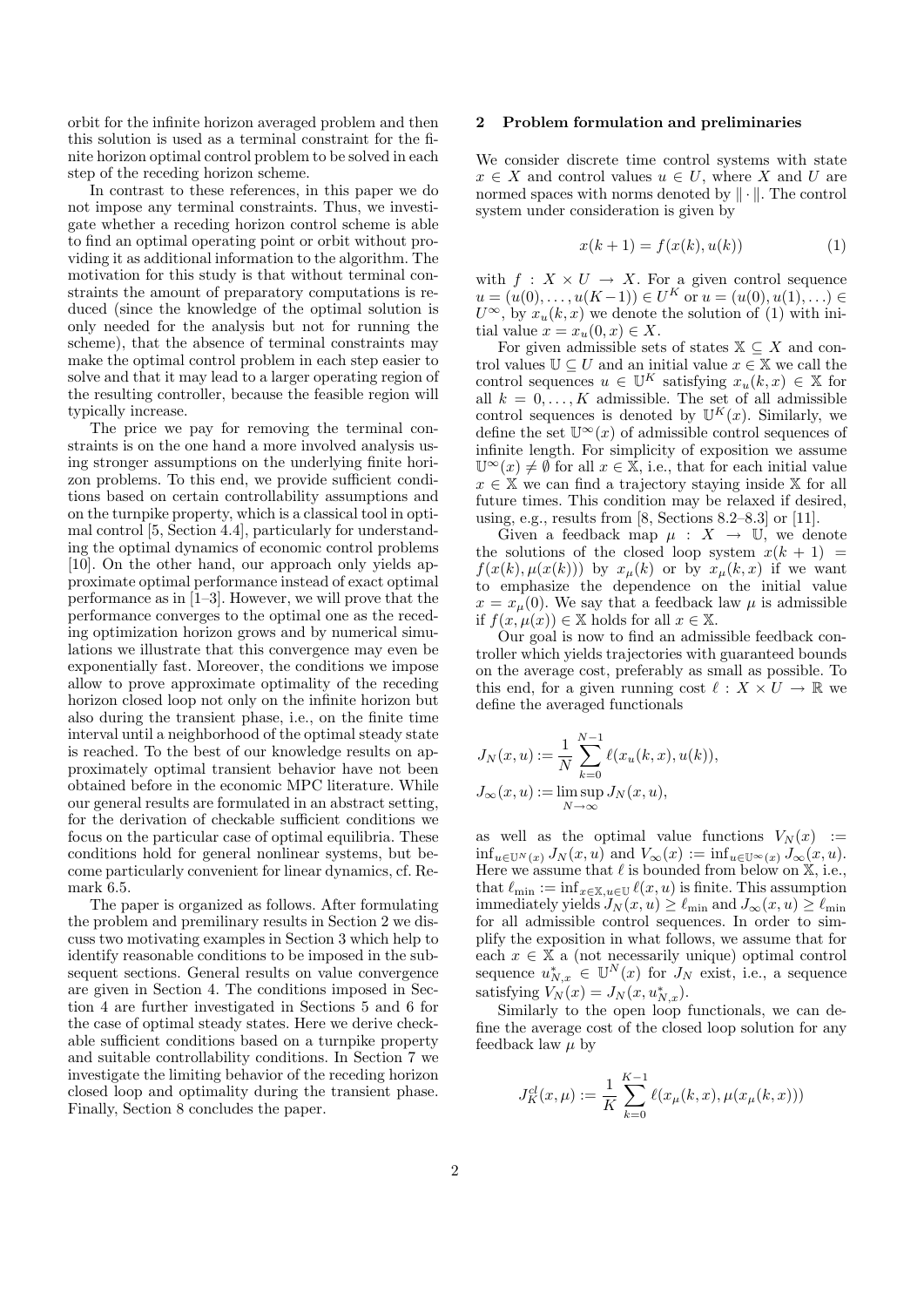and  $J^{cl}_{\infty}(x,\mu) := \limsup_{K \to \infty} J_K(x,\mu)$ . In order to find a feedback  $\mu$  we will apply a receding horizon control scheme, also known as model predictive control (MPC). This method consists of solving the open loop optimization problem of minimizing  $J_N(x, u)$  with initial value  $x = x<sub>µ</sub>(k)$  at each sampling instant k for some given optimization horizon  $N \in \mathbb{N}$  and then defining the feedback value  $\mu(x) = \mu_N(x)$  to be the first element of the corresponding optimal control sequence, i.e.,

$$
\mu_N(x) = u_{N,x}^*(0).
$$

Since nowadays efficient algorithms for the necessary online minimization of  $J<sub>N</sub>(x, u)$  are available (see, e.g., [8, Chapter 10]), this method is computationally feasible for large classes of systems.

Our goal in this paper is to derive upper bounds for  $J_K^{cl}(x,\mu_N)$  and  $J_\infty^{cl}(x,\mu_N)$  depending on the optimization horizon N. While the upper bounds we deduce are in general not necessarily optimal, we are able to identify certain situations in which they actually are. Particularly, in the presence of optimal equilibria we can formulate checkable sufficient conditions for this property which are linked to the classical turnpike property and certain controllability assumptions, cf. Sections 5 and 6.

We end this section by introducing some basic notation and preliminary results. For subsets  $\mathbb{Y} \subset X$  we denote the distance of a point  $x \in X$  to Y by  $|x|_{Y} :=$  $\inf_{y\in\mathbb{Y}}||x-y||$ . The open ball with radius  $\delta > 0$  around a set  $\mathbb{Y} \subset X$  will be denoted by  $\mathcal{B}_{\delta}(\mathbb{Y}) := \{x \in X \mid |x|_{\mathbb{Y}} <$ δ} and for  $\mathbb{Y} = \{y\}$  we write  $\mathcal{B}_{\delta}(y)$  instead of  $\mathcal{B}_{\delta}(\mathbb{Y})$ . With  $\mathcal{K}_{\infty}$  we denote the set of continuous functions  $\alpha$  :  $\mathbb{R}^+_0$   $\rightarrow$   $\mathbb{R}^+_0$  which are strictly increasing and unbounded with  $\alpha(0) = 0$ . With  $\mathcal{L}_{\mathbb{N}}$  we denote the set of functions  $\delta : \mathbb{N} \to \mathbb{R}_0^+$  which are (not necessarily strictly) decreasing with  $\lim_{k\to\infty} \delta(k) = 0$ .

In our analysis we will make extensive use of the dynamic programming principle, cf. [4]. The form of this principle which applies here states that for the optimal control sequence  $u_{N,x}^*$  for the problem with finite horizon N and each  $K \in \{1, \ldots, N-1\}$  the equality

$$
V_N(x) = \frac{1}{N} \sum_{k=0}^{K-1} \ell(x_{u_{N,x}^*}(k, x), u_{N,x}^*(k)) + \frac{N-K}{N} V_{N-K}(x_{u_{N,x}^*}(K, x))
$$
\n(2)

holds. As a consequence, for  $\mu_N(x) = u^*_{N,x}(0)$  we get  $V_N(x) = \ell(x, \mu_N(x))/N+(N-1)V_{N-1}(f(x, \mu_N(x)))/N.$ This implies the equation

$$
\ell(x, \mu_N(x)) = NV_N(x) - (N-1)V_{N-1}(f(x, \mu_N(x))).
$$
\n(3)

#### 3 Motivating examples

In order to illustrate how receding horizon control without terminal constraints performs for problems with economic cost, we look at two motivating examples. All simulations were carried out with the MATLAB routine nmpc.m (cf. [8, Appendix A] and www.nmpc-book.com) which uses the fmincon optimization routine.

**Example 3.1** (see also [7]) Consider the control system  $x(k+1) = 2x(k)+u(k)$  with  $X = U = \mathbb{R}$  and  $\mathbb{U} = [-2, 2].$ The running cost  $\ell$  is chosen such that the control effort is penalized quadratically, i.e.,  $\ell(x, u) = u^2$  and we consider the admissible sets  $\mathbb{X} = [-a, a]$  with  $a = 0.5$  and  $a = 1$ . Hence, the optimal control problem tries to keep the system inside  $X$  with minimal average control effort. It is easily seen that an optimal way of doing this is to steer the system to the equilibrium  $x^e = 0$  in a finite number of steps k' and set  $u(k) = u^e = 0$  for  $k \geq k'$  which leads to  $J_{\infty}(x, u) = 0$ . Since  $\ell(x, u) \geq 0$  for all x and u, this is the optimal value of  $J_{\infty}$ , i.e.,  $V_{\infty}(x) = 0$  for all  $x \in \mathbb{X}$ .

Figure 1 shows the MPC closed loop trajectory  $x(k) =$  $x_{\mu_N}(k, x)$  for  $x = 0.5$  (solid) and the open loop optimal trajectories  $x_{u_{N,x(k)}}(\cdot, x(k))$  for each k (dashed) for  $X = [-0.5, 0.5]$ . One sees that while the open loop trajectories eventually move to the upper boundary of the admissible set, the closed loop trajectory tends towards a neighborhood of  $x^e = 0$ .



Fig. 1. Closed loop trajectory  $x(k) = x_{\mu}N(k, x_0)$  (solid) and optimal predictions  $x_{u_{N,x(k)}^*}(\cdot, x(k))$  (dashed) along  $x(k)$  for Example 3.1 with  $N = 5$ ,  $x = 0.5$  and  $\mathbb{X} = [-0.5, 0.5]$ 

When increasing N, the closed loop solution ends up in increasingly smaller neighborhoods of  $x^e$ , whose diameter actually shrinks down exponentially. This exponential decay is also reflected in the infinite horizon averaged value  $J^{\text{cl}}_{\infty}(x,\mu_N)$ , which converges to the optimal value  $V_{\infty}(x) = 0$  exponentially fast. Figure 2 illustrates this phenomenon and also shows that for the admissible set  $\mathbf{\tilde{X}} = [-0.5, 0.5]$  the values  $J_{\infty}^{cl}(x, \mu_N)$  are smaller — and thus better — than for the larger set  $\mathbb{X} = [-1, 1].$ 

Example 3.2 The second example is a linearized continuously stirred tank reactor model taken from [6] with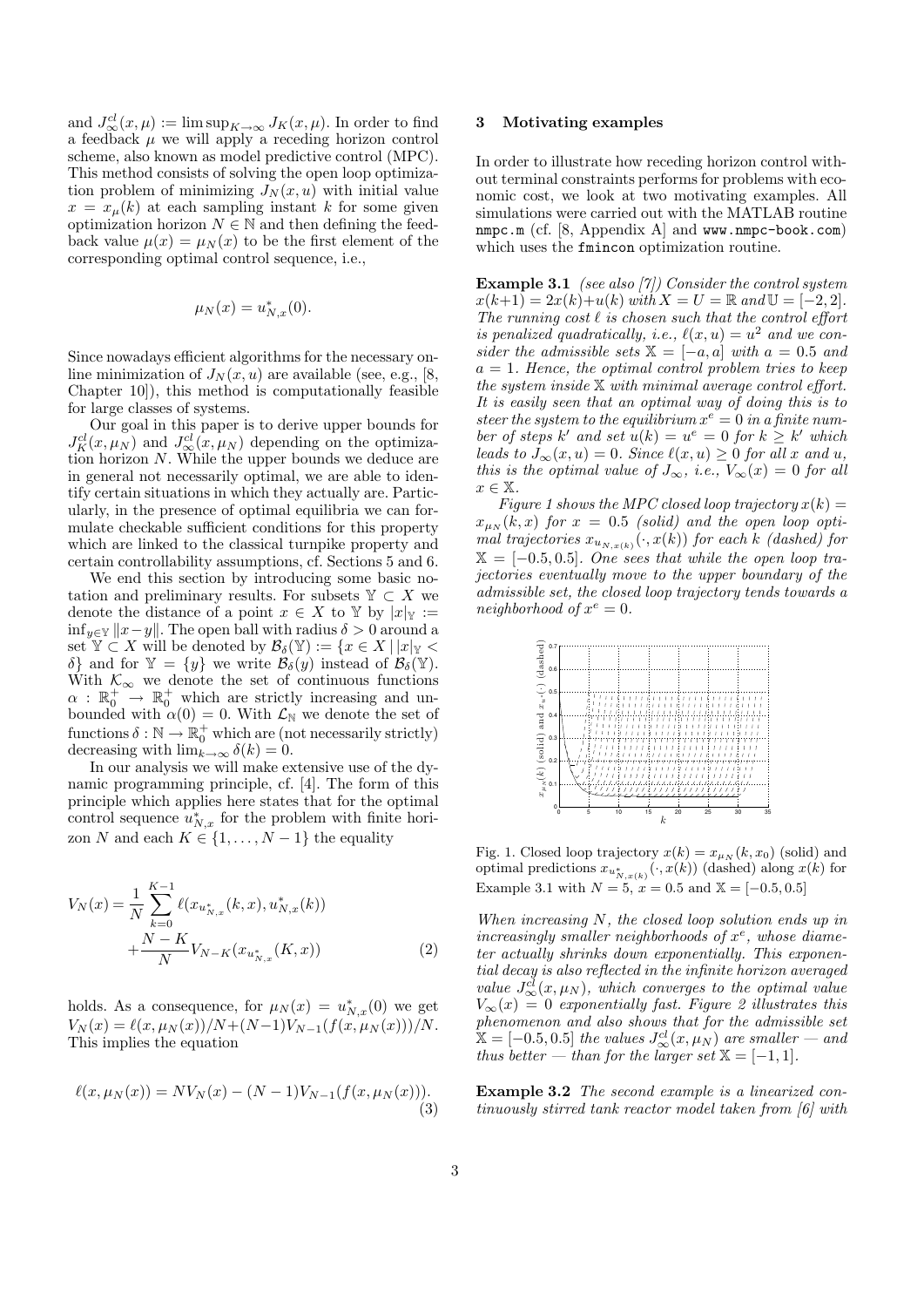

Fig. 2.  $J^{cl}_{\infty}(x,\mu_N)$  for Example 3.1 with  $N = 2, ..., 15$ ,  $x = 0.5, X = [1, 1]$  (solid) and  $X = [-0.5, 0.5]$  (dashed)

two dimensional affine linear dynamics

$$
x(k+1) = \begin{pmatrix} 0.8353 & 0 \\ 0.1065 & 0.9418 \end{pmatrix} x(k)
$$

$$
+ \begin{pmatrix} 0.00457 \\ -0.00457 \end{pmatrix} u(k) + \begin{pmatrix} 0.5559 \\ 0.5033 \end{pmatrix}
$$

and stage cost  $\ell(x, u) = ||x||^2 + 0.05u^2$ . We use the state and control constraints  $\ddot{\mathbf{x}} = [-100, 100]^2$  and  $\mathbb{U} =$ [-10, 10]. Among all the steady states of the dynamics,<br>the point  $x^e \approx (3.546, 14.653)^T$  with  $u^e \approx 6.163$  is the one with the lowest cost  $\ell^e := \ell(x^e, u^e) \approx 229.1876$ . Observe that  $x = 0$ ,  $u = 0$  where the cost function attains its minimum  $\ell(0, 0) = 0$  is not an equilibrium of the dynamics.

The solutions exhibit a similar behavior as for Example 3.1: the open loop optimal trajectories first move  $t$ owards  $x^e$  and then move away while the closed loop trajectories converge to an equilibrium close to  $x^e$  (Figure 3) and the closed loop performance  $J^{\text{cl}}_{\infty}(x,\mu_N)$  converges exponentially towards  $\ell^e$  for  $N \to \infty$  (Figure 4).



Fig. 3. Phase space plot of two closed loop trajectories  $x(k) = x_{\mu_N}(k, x_0)$  (solid) and optimal predictions  $x_{u_{N,x(k)}^*}(\cdot, x(k))$  (dashed) along  $x(k)$  for Example 3.2 with  $N = 10$  and  $x_0 = (4, 20)^T$  and  $x_0 = (3, 10)^T$ . The diamond indicates the equilibrium of the closed loop dynamics and the circle indicates the optimal steady state.



Fig. 4.  $J_{\infty}^{cl}(x,\mu_N) - \ell^e$  for Example 3.2 with  $N = 2, \ldots, 20$ and  $x = (4, 20)^T$ 

#### 4 Value convergence

Our goal in this section is to investigate the dependence of  $J^{\text{cl}}_{\infty}(x, \mu_N)$  on N. The following Proposition 4.1 gives an upper bound for this value. Its proof uses the classical receding horizon proof technique to prolong a suitable control sequence of length  $N$  in order to obtain a sequence of length  $N + 1$  for which the difference between  $J_{N+1}$  and  $V_N$  can be estimated. However, since the optimal trajectories for the finite horizon problem end up far away from  $x^e$ , in the setting considered in this paper it is in general not efficient to construct a suitable prolonged control sequence by adding an additional element at the end. Instead, we use control sequences in which an additional element is inserted at an arbitrary place into the control sequence. In Proposition 4.1 we assume that a suitably extended control sequence with an additional element inserted at time  $k_{N,x}$  has already been constructed and formulate conditions on this sequence under which we can derive estimates on  $J^{cl}_{\infty}(x, \mu_N)$ . Sufficient conditions under which such a sequence can be constructed will then be introduced in the subsequent Theorem 4.2. In order to facilitate this construction, in Proposition 4.1 we do not assume optimality, but rather only approximate optimality with a suitable bound on the error term.

**Proposition 4.1** Assume there are  $N_0 > 0$  and  $\delta_1, \delta_2 \in$  $\mathcal{L}_{\mathbb{N}}$  such that for each  $x \in \mathbb{X}$  and  $N \geq N_0$  there exists a control sequence  $u_{N,x} \in \mathbb{U}^{N+1}$  and  $\overline{k}_{N,x} \in \{0, \ldots, N\}$ satisfying the following conditions.

(i) The inequality  $J'_N(x) \leq V_N(x) + \delta_1(N)/N$  holds for

$$
J_N'(x) := \frac{1}{N} \sum_{\substack{k=0 \\ k \neq k_{N,x}}}^N \ell(x_{u_{N,x}}(k,x), u_{N,x}(k)).
$$

(ii) There exists  $\ell_0 \in \mathbb{R}$  such that for all  $x \in \mathbb{X}$  the inequality  $\ell(x_{u_{N,x}}(k_{N,x}, x), u_{N,x}(k_{N,x})) \leq \ell_0 + \delta_2(N)$  holds.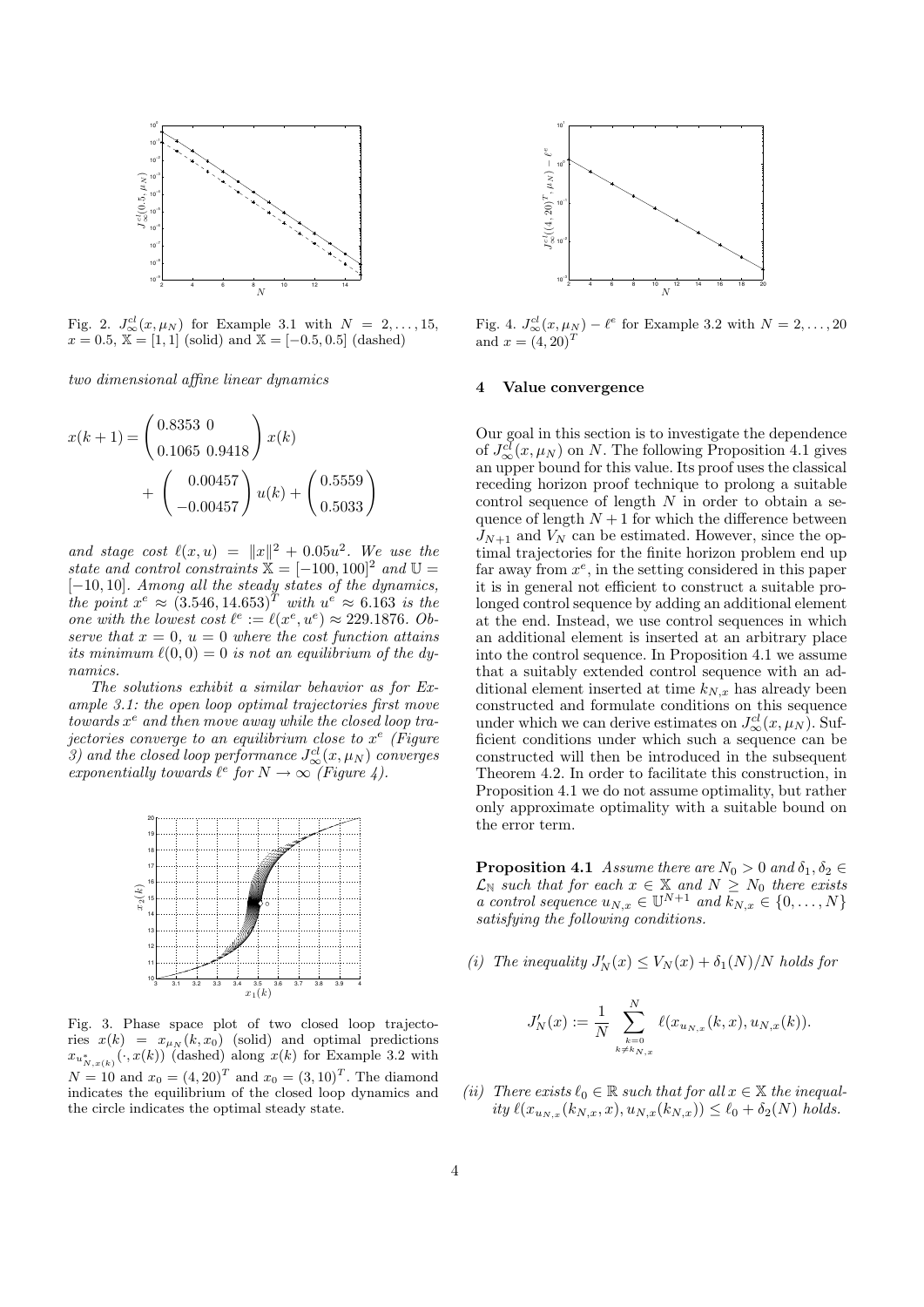Then the inequalities

$$
J_K^{cl}(x,\mu_N) \le \frac{N}{K} V_N(x) - \frac{N}{K} V_N(x_{\mu_N}(K)) + \ell_0 + \delta_1(N-1) + \delta_2(N-1)
$$
 (4)

and

$$
J_{\infty}^{cl}(x, \mu_N) \le \ell_0 + \delta_1(N-1) + \delta_2(N-1)
$$
 (5)  
*hold for all*  $x \in \mathbb{X}$ , *all*  $N \ge N_0 + 1$  *and all*  $K \in \mathbb{N}$ .

**Proof:** Fix  $x \in \mathbb{X}$  and  $N \geq N_0 + 1$ . Abbreviating  $x(k) = x_{\mu_N}(k, x)$ , from (3) for any  $k \geq 0$  we get  $\ell(x(k), \mu_N(x(k)))/K = N V_N(x(k))/K - (N 1)V_{N-1}(x(k+1))/K$ . Summing up for  $k = 0, ..., K-1$ then yields

$$
J_K^{cl}(x, \mu_N) = \frac{1}{K} \sum_{k=0}^{K-1} \ell(x(k), \mu_N(x(k)))
$$
  
= 
$$
\frac{N}{K} V_N(x(0)) - \frac{N-1}{K} V_{N-1}(x(K))
$$
  
+ 
$$
\frac{1}{K} \sum_{k=1}^{K-1} \left( N V_N(x(k)) - (N-1) V_{N-1}(x(k)) \right).
$$
 (6)

Now we investigate the terms in (6). Property (i) with  $N - 1$  in place of N and  $x = x(k)$  implies  $(N-1)V_{N-1}(x(k)) \ge (N-1)J'_{N-1}(x(k)) - \delta_1(N-1).$ Furthermore, by optimality of  $V_N$  we get  $V_N(x(k)) \leq$  $J_N(x(k), u_{N-1,x(k)})$ . Combining these inequalities, using the definition of  $J_N$  and  $J'_N$  and (ii), for the summands of (6) we get

$$
NV_N(x(k)) - (N-1)V_{N-1}(x(k))
$$
  
\n
$$
\leq \frac{NJ_N(x(k), u_{N-1,x(k)}) - (N-1)J'_{N-1}(x(k))}{x^{\ell(x_{u_{N-1,x(k)}}(k_{N-1,x(k)}, x(k_{N-1,x(k)})), u_{N-1,x(k)}(N-1))}
$$
  
\n
$$
+ \delta_1(N-1)
$$
  
\n
$$
\leq \ell_0 + \delta_2(N-1) + \delta_1(N-1).
$$
 (7)

Recalling that  $x(0) = x$  and inserting (7) for  $k =$  $1, \ldots, K-1$  into (6) yields  $J_K^{cl}(x, \mu_N) \leq N V_N(x)/K-1$  $\frac{(N-1)V_{N-1}(x(K))/K + (K-1)(\ell_0 + \delta_2(N-1)) + (K-1)(\ell_0 + \delta_3(N-1))}{\ell_0 + \delta_2(N-1)}$  $\delta_1(N-1))/K$ . Using (7) for  $k = K$  and dividing by K furthermore yields  $-(N-1)V_{N-1}(x(K))/K \leq$  $-NV_N(x(K))/K + (\ell_0 + \delta_2(N - 1) + \delta_1(N - 1))/K.$ Thus, we get  $(4)$ . Inequality  $(5)$  follows from  $(4)$  by letting  $K \to \infty$  since  $V_N(x(K)) \geq \ell_{\min}$ . П

In order to apply Proposition 4.1, we need to construct the control sequences  $u_{N,x}$  meeting its assumptions. The following theorem gives conditions on the finite horizon optimal value functions and trajectories under which such a construction is possible. Its statement is constructive in the sense that  $u_{N,x}$  is explicitly constructed in the proof and its conditions can be rigorously checked for our motivating examples, as shown in the subsequent sections.

**Theorem 4.2** Assume that there exists a set  $\mathbb{Y} \subseteq \mathbb{X}$  and a value  $\ell_0 \geq 0$  such that for each  $x \in \mathbb{Y}$  there is a control value  $u \in \mathbb{U}$  with  $f(x, u) \in \mathbb{Y}$  and  $\ell(x, u) \leq \ell_0$ . Assume furthermore that there exist  $\bar{\delta} > 0$  such that the following properties hold.

- (a) There exists  $\gamma_f, \gamma_\ell \in \mathcal{K}_{\infty}$  such that for all  $\delta \in (0, \bar{\delta}]$  and all  $x \in \mathcal{B}_{\delta}(\mathbb{Y})$  there is  $u_x \in \mathbb{U}$  such that  $f(x, u_x) \in \mathbb{X}$ and the inequalities  $|f(x, u_x)|_y < \gamma_f(\delta)$  and  $\ell(x, u_x) <$  $\ell_0 + \gamma_\ell(\delta)$  hold.
- (b) There exists  $N_0 \in \mathbb{N}_0$  and  $\gamma_V \in \mathcal{K}_{\infty}$  such that for all  $\delta \in (0, \overline{\delta}],$  all  $N \in \mathbb{N}$  with  $N \geq N_0$  and all  $x \in \mathcal{B}_{\delta}(\mathbb{Y})$ and  $y \in \mathbb{Y}$  the inequality  $|V_N(x) - V_N(y)| \leq \gamma_V(\delta)/N$ holds.
- (c) There exists  $\sigma \in \mathcal{L}_{\mathbb{N}}$  and  $N_1 \in \mathbb{N}$  with  $N_1 \geq N_0$ for  $N_0 \in \mathbb{N}_0$  from (b), such that for each  $x \in \mathbb{X}$ and each  $N \geq N_1$  there exists an optimal trajectory  $x_{u_{N,x}^{*}}(\cdot,x)$  satisfying  $|x_{u_{N,x}^{*}}(k_{x},x)|_{\mathbb{Y}} \leq \sigma(N)$  for some  $k_x \in \{0, \ldots, N - N_0\}.$

Then there exists  $N_2 \in \mathbb{N}$  such that the inequalities

$$
J_K^{cl}(x, \mu_N) \le \frac{N}{K}(V_N(x) - V_N(x_{\mu_N}(K))) + \ell_0
$$
\n
$$
+ \varepsilon(N - 1)
$$
\n(8)

and

 $\int_{\infty}^{\text{cl}} (x, \mu_N) \le \ell_0 + \varepsilon (N - 1)$  (9) hold for all  $x \in \mathbb{X}$ ,  $K \in \mathbb{N}$ , all  $N \geq N_2 + 1$  and  $\varepsilon \in \mathcal{L}_{\mathbb{N}}$ given by  $\varepsilon(N) = \gamma_V(\sigma(N)) + \gamma_V(\gamma_f(\sigma(N))) + \gamma_\ell(\sigma(N)).$ 

Proof: We show that the assumptions of Proposition 4.1 hold for  $\delta_1(N) = \gamma_V(\sigma(N)) + \gamma_V(\gamma_f(\sigma(N)))$  and  $\delta_2(N) = \gamma_\ell(\sigma(N))$  and then use this theorem in order to conclude the assertion. Note that  $\delta_1, \delta_2 \in \mathcal{L}_{\mathbb{N}}$  and thus also  $\varepsilon \in \mathcal{L}_{\mathbb{N}}$ .

To establish the assumptions of Proposition 4.1, we choose  $N_2 \geq N_1$  such that  $\sigma(N_2) \leq \overline{\delta}$  and  $\gamma_f(\sigma(N_2)) \leq \overline{\delta}$ holds for  $\sigma$  from (c) and  $\gamma_f$  from (a). Now pick  $N \geq N_2$ ,  $x \in \mathbb{X}$  and the corresponding optimal control  $u_{N,x}^* \in$  $\mathbb{U}^N(x)$  from (c). Let  $k_x$  be the time index from (c), abbreviate  $x' = x_{u_{N,x}^*}(k_x, x)$  and let  $u_{x'}$  be the control value from (a) for  $x = x'$ . Let  $x'' = f(x', u_{x'})$  and let  $u_{N-k_x,x''}^*$ be an optimal control sequence for initial value  $x = x''$ and horizon  $N - k_x$ . Using these values, we define the control sequence  $u_{N,x} \in \mathbb{U}^{\tilde{N}+1}(x)$  by  $u_{N,x}(k) := u_{N,x}^*(k)$ for  $k = 0, \ldots, k_x - 1, u_{N,x}(k) := u_{x'}$  for  $k = k_x$  and  $u_{N,x}(k) := u_{N-k_x,x''}^*(k-k_x-1)$  for  $k = k_x+1,\ldots,N$ . This implies  $x_{u_{N,x}}(k, x) = x_{u_{N,x}^*}(k, x)$  for  $k = 0, ..., k_x$ ,

$$
|x'|_{\mathbb{Y}} \le \sigma(N), \quad |x''|_{\mathbb{Y}} = |f(x', u_{x'})|_{\mathbb{Y}} \le \gamma_f(\sigma(N)) \tag{10}
$$

and 
$$
\ell(x', u_{x'}) \leq \ell_0 + \gamma_{\ell}(\sigma(N)). \tag{11}
$$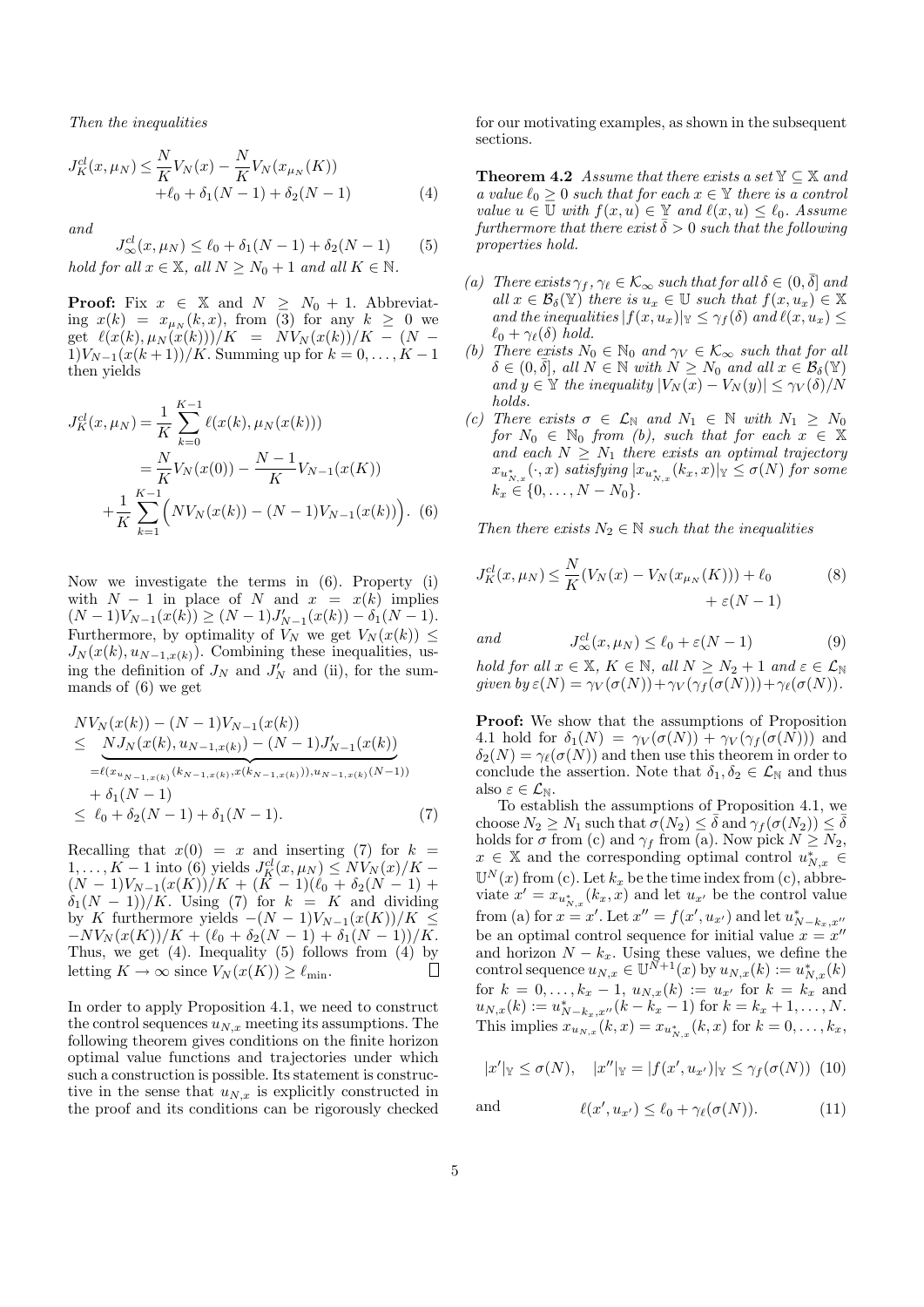Using the fact that (b) implies  $V_N(y) = V_N(y')$  for all  $y, y' \in \mathbb{Y}$ , from (10) and (b) it follows that we can pick an arbitrary  $y \in \mathbb{Y}$  in order to conclude the inequality

$$
V_K(x'') \le V_K(y) + \frac{\gamma_V(\gamma_f(\sigma(N)))}{K}
$$
  
\n
$$
\le V_K(x') + \frac{\gamma_V(\sigma(N)) + \gamma_V(\gamma_f(\sigma(N)))}{K}
$$
  
\n
$$
= V_K(x') + \frac{\delta_1(N)}{K}
$$
 (12)

for any  $K \in \mathbb{N}$  with  $K \geq N_0$ . By (c) we have that  $K = N - k_x \geq N_0$ . Now we distinguish two cases:

In case  $N-k_x \ge 1$  we can use (12) with  $K = N-k_x \ge 1$  $N_0$  in order to obtain

$$
\frac{1}{N - k_x} \sum_{k=k_x+1}^{N} \ell(x_{u_{N,x}}(k, x), u_{N,x}(k))
$$
  
=  $J_{N-k_x}(x'', u_{N-k_x,x''}^*) = V_{N-k_x}(x'')$   
 $\leq V_{N-k_x}(x') + \frac{\delta_1(N)}{N - k_x}.$  (13)

Setting  $k_{x,N} = k_x$  in Proposition 4.1(i) we obtain

$$
J'_{N}(x) = \frac{1}{N} \sum_{k=0}^{k_{x}-1} \ell(x_{u_{N,x}^{*}}(k), u_{N,x}^{*}(k))
$$
  
+ 
$$
\frac{1}{N} \sum_{k=k_{x}+1}^{N} \ell(x_{u_{N,x}}(k), u_{N,x}(k))
$$
  

$$
\leq V_{N}(x) - \frac{N - k_{x}}{N} V_{N-k_{x}}(x')
$$
  
+ 
$$
\frac{N - k_{x}}{N} \left( V_{N-k_{x}}(x') + \frac{\delta_{1}(N)}{N-k_{x}} \right)
$$
  
= 
$$
V_{N}(x) + \delta_{1}(N)/N,
$$

where we have used  $(2)$  and  $(13)$  in the second step. This shows Assumption (i) of Proposition 4.1 with  $\delta_1(N) = \gamma_V(\sigma_N) + \gamma_V(\gamma_f(\sigma(N))).$ 

In case  $N - k_x = 0$  we obtain  $J'_N(x) = V_N(x)$ and thus Assumption (i) of Proposition 4.1 holds with arbitrary  $\delta_1(N)$ . Hence, in both cases Assumption (i) of Proposition 4.1 holds with  $\delta_1(N)$  =  $\gamma_V(\sigma_N) + \gamma_V(\gamma_f(\sigma(N))).$ 

Furthermore, from (11) we get the inequality  $\ell(x_{u_{N,x}}(k_x, x), u_{N,x}(k_x)) = \ell(x', u_{x'}) \leq \ell_0 + \gamma_{\ell}(\sigma(N)),$ i.e., Assumption (ii) of Proposition 4.1 with  $\delta_2(N)$  =  $\gamma_{\ell}(\sigma(N))$ . Thus, Proposition 4.1 applies and (8) and (9) follow with  $\varepsilon(N) = \delta_1(N) + \delta_2(N) = \gamma_V(\sigma(N)) + \gamma_V(\gamma_t(\sigma(N))) + \gamma_t(\sigma(N))$ .  $\gamma_V(\sigma(N)) + \gamma_V(\gamma_f(\sigma(N))) + \gamma_\ell(\sigma(N)).$ 

While Condition (a) from Theorem 4.2 is quite easy to check using continuity of f and  $\ell$ , Conditions (b) and (c) are much more difficult to verify. In the next two sections we will thus discuss checkable sufficient conditions for Conditions (b) and (c). We start with Condition (c).

#### 5 Optimal steady states and the turnpike property

Condition (c) demands that the optimal solution "passes by" near the set Y. In this section we investigate this property for the special case where  $\mathbb{Y} = \{x^e\}$  is an equilibrium. We derive a checkable sufficient condition based on the so called turnpike property and an asymptotic controllability condition. We start with the following definition of infinite horizon optimality of an equilibrium.

**Definition 5.1** A pair  $(x^e, u^e) \in \mathbb{X} \times \mathbb{U}$  is called an equilibrium or steady state if  $f(x^e, u^e) = x^e$  holds. For a given steady state and stage cost  $\ell$  we say that the system is optimally operated at steady state if for each initial value  $x \in \mathbb{X}$  and each admissible control sequence  $u \in$  $\mathbb{U}^{\infty}(x)$  the inequality  $\liminf_{N\to\infty} J_N(x, u) \geq \ell(x^e, u^e)$ holds.

A sufficient condition for this property is obtained by the following procedure taken from [3]. We define a modified cost

$$
\tilde{\ell}(x, u) := \ell(x, u) + \lambda(x) - \lambda(f(x, u)) \tag{14}
$$

for a given function  $\lambda : \mathbb{X} \to \mathbb{R}$ . Defining the averaged functional  $\widetilde{J}_N(x, u) := \frac{1}{N} \sum_{k=0}^{N-1} \widetilde{\ell}(x_u(k, x), u(k)),$  one obtains the identity

$$
\widetilde{J}_N(x, u) = J_N(x, u) + \frac{\lambda(x)}{N} - \frac{\lambda(x_u(N, x))}{N}.
$$
 (15)

Moreover, the inequality  $\min_{x \in \mathbb{X}, u \in \mathbb{U}} \tilde{\ell}(x, u) \leq \tilde{\ell}(x^e, u^e) =$  $\ell(x^e, u^e)$  holds. Additionally, we make the following assumption.

**Assumption 5.2** The function  $\lambda$  in (14) is bounded on  $\mathbb X$  and there exists a steady state  $(x^e, u^e) \in \mathbb X \times \mathbb U$  and  $\alpha_\ell \in$  $\mathcal{K}_{\infty}$  such that  $\min_{u \in \mathbb{U}} \tilde{\ell}(\underline{x}, u) \geq \ell(x^e, u^e) + \alpha_{\ell}(\Vert x - x^e \Vert)$ holds for all  $x \in \mathbb{X}$  with  $\ell$  from (14).

One checks that Assumption 5.2 is satisfied for Examples 3.1 and 3.2 for  $\lambda(x) = -x^2/2$  and  $\lambda(x) = c^T x$  with  $c^T \approx (-368.6684, -503.5415)^T$ , respectively. More generally, as remarked in [6], the inequality in Assumption 5.2 always holds with a linear function  $\lambda$  for linear control systems and strictly convex stage costs and convex constraints. Boundedness of  $\lambda$  then follows if  $X$  is bounded.

A straightforward adaptation of [3, Theorem 2] shows that Assumption 5.2 implies that the system is optimally operated at steady state. Moreover, if the system is optimally operated at steady state and if the assumptions of Theorem 4.2 hold for  $\mathbb{Y} = \{x^e\}$ , then  $\ell_0 = \ell(x^e, u^e)$  and the convergence  $\lim_{N\to\infty} J^{cl}_{\infty}(x,\mu_N) = V_{\infty}(x)$  follows.

The following theorem shows a consequence from Assumption 5.2 known as the turnpike property, cf. [5, Section 4.4]. Here we present it in a discrete time version and provide a quantitative estimate for the value  $Q_{\varepsilon}$ .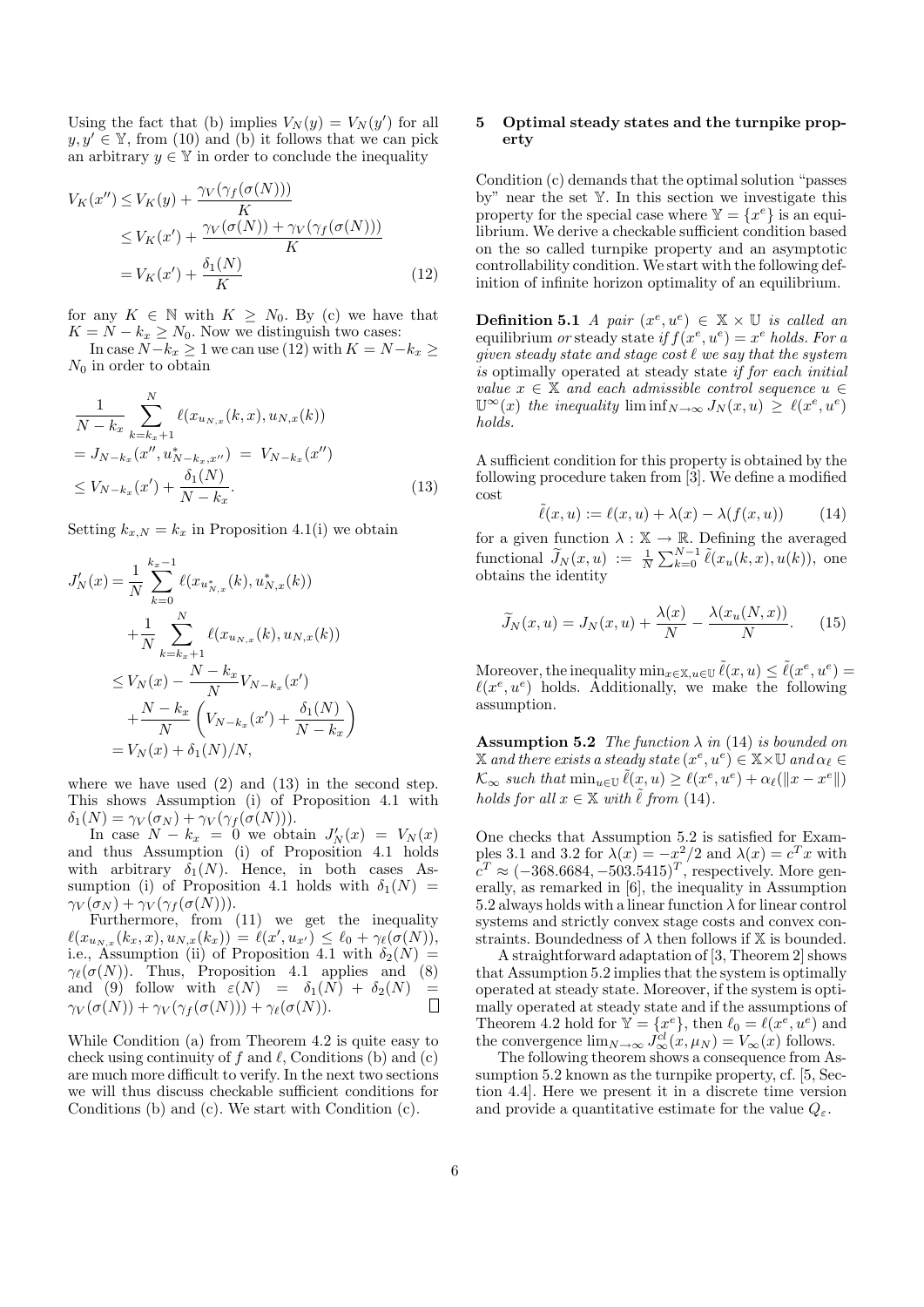**Theorem 5.3** Assume that there exists  $\lambda : \mathbb{X} \to \mathbb{R}$  satisfying Assumption 5.2. Then for each  $x \in \mathbb{X}$ , each  $\delta > 0$ , each control sequence  $u \in \mathbb{U}^N(x)$  satisfying  $J(x, u) \leq$ <br> $\ell(x^e, u^e) + \delta/N$  and each  $\varepsilon > 0$  the value  $Q_{\varepsilon} := \#\{k \in$  $\{0,\ldots,N-1\}$  |  $||x_u(k,x)-x^e|| \leq \varepsilon\}$  satisfies the inequality  $Q_{\varepsilon} \ge N - (\delta + C)/\alpha_{\ell}(\varepsilon).$ 

**Proof:** For  $C := 2 \sup_{x \in \mathbb{X}} |\lambda(x)| < \infty$ , (15) implies

$$
\widetilde{J}_N(x, u) \le J_N(x, u) + \frac{C}{N} \le \ell(x^e, u^e) + \frac{\delta + C}{N}.
$$
 (16)

Now assume that  $Q_{\varepsilon} < N - (\delta + C)/\alpha_{\ell}(\varepsilon)$ . This means that there exists a set  $\mathcal{N} \subseteq \{0, \ldots, N-1\}$ of  $N - Q_{\varepsilon} > (\delta + C)/\alpha_{\ell}(\varepsilon)$  times instants such that  $||x_u(k, x) - x^e|| > \varepsilon$  holds for all  $k \in \mathcal{N}$ . Using Assumption 5.2 this implies  $\widetilde{J}_N(x, u) \geq (N Q_{\varepsilon})(\ell(x^e,u^{\overline{e}})+\alpha_{\ell}(\varepsilon))/N+Q_{\varepsilon}\ell(x^e,u^e)/N=\ell(x^e,u^e)+$  $(N - Q_{\varepsilon})\alpha_{\ell}(\varepsilon)/N > \ell(x^e, u^e) + (\delta + C)/N$ . This contradicts (16) and thus proves the theorem.  $\Box$ 

The last ingredient we need in order to conclude Condition (c) of Theorem 4.2 from the turnpike property is an asymptotic controllability property with respect to the stage cost  $\ell$  which we formulate after the following definition of a subclass of  $K\mathcal{L}$ -functions.

**Definition 5.4** By  $KLS$  we denote the class of summable  $KL$  functions which sum up to a K function, *i.e., the class of functions*  $\beta \in \mathcal{KL}$  for which  $\sum_{k=0}^{\infty} \beta(r, k)$ is finite for all  $r \geq 0$  and for which  $\gamma_\beta : \mathbb{R}^+ \to \mathbb{R}$  given  $by \gamma_{\beta}(r) := \sum_{k=0}^{\infty} \beta(r, k) \; satisfies \; \gamma_{\beta} \in \mathcal{K}.$ 

**Assumption 5.5** There exists  $\beta \in \mathcal{KLS}$  such that for each  $x \in \mathbb{X}$  and each  $N \in \mathbb{N}$  there is a control function  $u \in \mathbb{U}^N(x)$  such that the inequality  $\ell(x_u(k, x), u(k)) \leq$  $\ell(x^e, u^e) + \beta(\|x - x^e\|, k)$  holds for all  $k = 0, \ldots, N - 1$ .

With this property, which again holds for the examples from Section 3, we can now prove the main theorem of this section.

**Theorem 5.6** Assume that there exists  $\lambda : \mathbb{X} \to \mathbb{R}$  satisfying Assumption 5.2. Assume, moreover, that  $X$  is bounded and that Assumption 5.5 holds. Then Condition (c) of Theorem 4.2 holds for  $\mathbb{Y} = \{x^e\}.$ 

Proof: The asymptotic controllability assumption yields  $J_N(x, u) \leq \ell(x^e, u^e) + \gamma_\beta(||x - x^e||)/N$ . Hence, since X and thus  $||x - x^e||$  is bounded for all  $x \in X$  we get  $V_N(x) \leq \ell(x^e, u^e) + \delta/N$  for  $\delta = \gamma_\beta(\max_{x \in \mathbb{X}} (\|x - x^e\|)).$ Now we set  $C := 2 \sup_{x \in \mathbb{X}} |\lambda(x)| < \infty$ , choose  $N_1 = N_0$  and set  $\sigma(N)$  arbitrary for  $N \leq N_1$  and  $\sigma(N) := \alpha_{\ell}^{-1}((\delta + C)/(N - N_0))$  otherwise, with  $\alpha_{\ell} \in \mathcal{K}_{\infty}$  from Assumption 5.2. Clearly, this function lies in  $\mathcal{L}_{\mathbb{N}}$  because as  $N \to \infty$  the argument of  $\alpha_{\ell}^{-1}$  tends to 0 and thus  $\alpha_{\ell}^{-1}$  does so, too, since inverse functions

of  $\mathcal{K}_{\infty}$  functions are again  $\mathcal{K}_{\infty}$  functions. This choice of  $\sigma$  implies  $Q_{\sigma(N)} \geq N - (\delta + C)/\alpha_{\ell}(\sigma(N)) = N_0$ . Hence, there are at least  $N_0$  time instants  $k$  for which  $||x_u(k,x) - x^e|| \leq \sigma(N)$  holds and consequently at least one of these k must satisfy  $k \in \{0, \ldots, N - N_0\}$ .<br>Condition (c) thus holds if we choose  $k_n$  as this  $k$ . Condition (c) thus holds if we choose  $k_x$  as this k.

Every system which is exponentially stabilizable at  $x^e$ by a locally Lipschitz feedback law satisfies Assumption 5.5 if  $\ell$  is locally Lipschitz near  $x^e$ ; particularly, this applies to our examples from Section 3. Together with the observation from [6] cited after Assumption 5.2 this implies that Theorem 5.6 holds for every exponentially stabilizable linear system with locally Lipschitz and strictly convex stage cost and convex constraints.

We conjecture that many of the results in this section can be extended to more general sets Y. However, due to space restrictions we postpone this discussion to a separate paper. A nonlinear 2d system where Y is a periodic orbit can be found in [7, Example 6].

## 6 Controllability conditions

After having derived sufficient conditions for Condition (c) of Theorem 4.2, we now do the same for Condition (b). To this end, we introduce the following assumption in which  $(x^e, u^e)$  denotes the steady state from Assumption 5.2.

Assumption 6.1 There exists  $\delta_c > 0, d \in \mathbb{N}$  and  $\gamma_x, \gamma_u, \gamma_c \in \mathcal{K}_{\infty}$  such that for each trajectory  $x_{u_1}(k, x)$ with  $u_1 \in \mathbb{U}^d(x)$  satisfying  $x_u(k,x) \in \mathcal{B}_{\delta_c}(x^e)$  for all  $k = 0, \ldots, d$  and all  $x_1, x_2 \in \mathcal{B}_{\delta_c}(x^e)$  there exists  $u_2 \in \mathbb{U}^d(x)$  satisfying  $x_{u_2}(d,x_1) = x_2$  and the estimates  $||x_{u_2}(k, x_1) - x_{u_1}(k, x)|| \leq \gamma_x (\max\{||x_1 - x_{u_2}(k, x)||)^2\}$  $x\|, \|x_2 - x_{u_1}(d, x)\|\}\)$ ,  $\|u_2(k) - u_1(k)\| \leq \gamma_u(\max\{\|x_1 - x_{u_1}(d, x)\|)\}$  $x\|.\|x_2 - x_{u_1}(d,x)\|\}\)$  and  $|\ell(x_{u_2}(k,x_1), u_2(k)) \ell(x_{u_1}(k, x), u_1(k)) \leq \gamma_c(\max\{\|x_1 - x\|, \|x_2 - x_{u_1}(d, x)\|\})$ for all  $k = 0, \ldots, d - 1$ .

This assumption holds for all controllable linear systems in  $\mathbb{R}^n$  with  $d = n$ , provided  $x^e$  and  $u^e$  are in the interior of the constraint sets X and U. It is thus satisfied for both examples from Section 3 for  $d = 1$ . More generally, we conjecture that for systems with  $\mathbb{X} \subseteq \mathbb{R}^n$ and  $\mathbb{U} \subseteq \mathbb{R}^m$  we can conclude Assumption 6.1 if the linearization of f in  $(x^e, u^e)$  is controllable and the trajectory  $x_{u_1}(k, x)$  and the values  $u_1(k)$  lie in the interior of  $X$  and  $\overline{U}$ , respectively.

The following lemma shows an important consequence from Assumption 6.1 and the turnpike property under the following assumption.

**Assumption 6.2** There exists  $\alpha_u \in \mathcal{K}_{\infty}$  such that the inequality  $\tilde{\ell}(x, u) \leq \ell(x^e, u^e) + \alpha_u(||x - x^e|| + ||u - u^e||)$ holds for all  $x \in \mathbb{X}$  and  $u \in \mathbb{U}$ .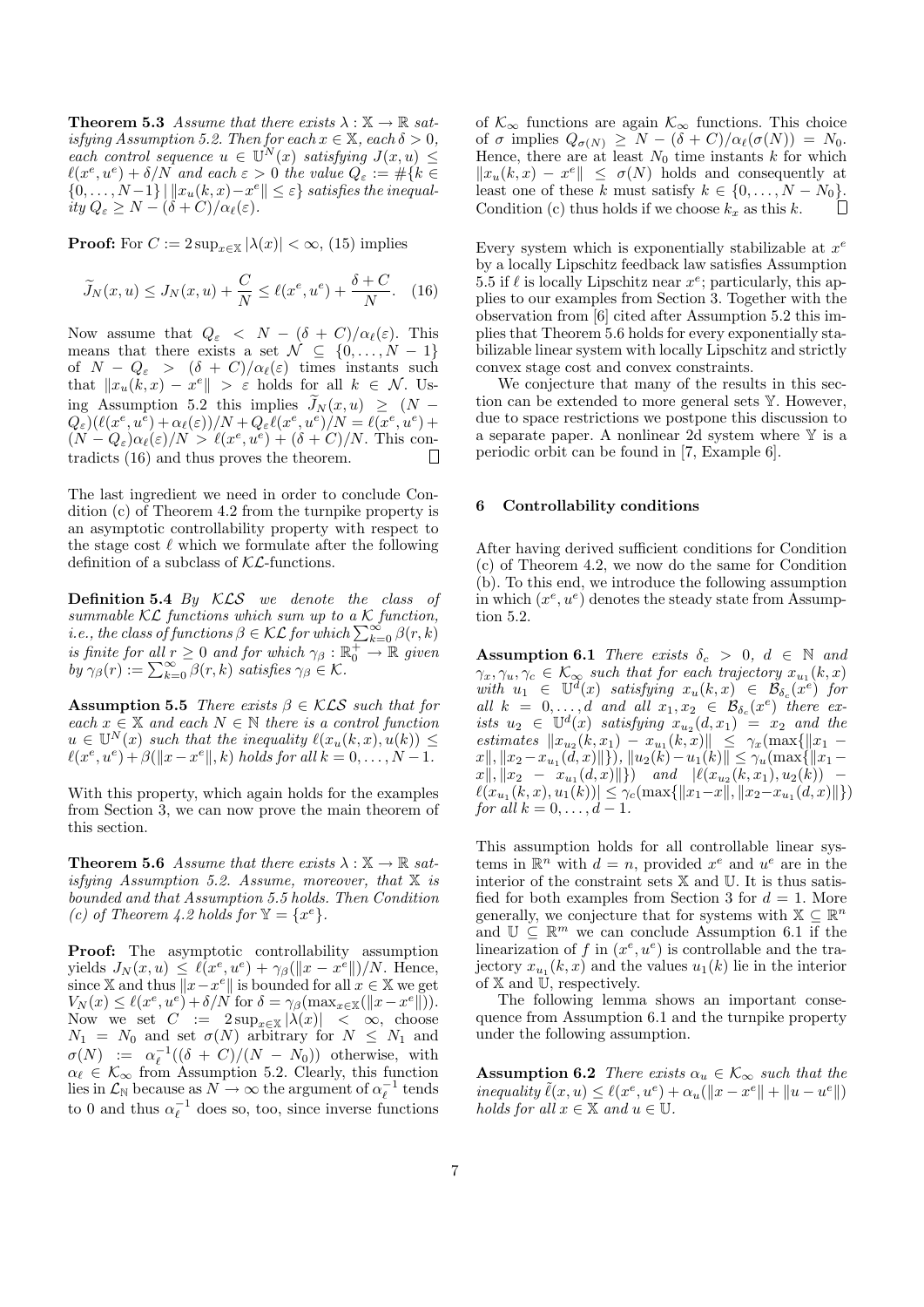Since  $\ell(x^e, u^e) = \tilde{\ell}(x^e, u^e)$ , this assumption holds, e.g., if  $\ell$  and  $\lambda$  are Lipschitz, which is the case in our examples.

Lemma 6.3 Suppose that Assumptions 5.2, 6.1 and 6.2 hold. Then there exists  $N_1 > 0$ , a function  $P : \mathbb{N} \to \mathbb{N}$ with  $P(N) \ge N/2$  and  $\eta : \mathbb{N} \times \mathbb{R}_0^+ \to \mathbb{R}_0^+$  with  $\eta(N,r) \to$ 0 if  $N \to \infty$  and  $r \to 0$  such that the open loop optimal trajectories with horizon  $N \geq N_1$  starting in  $x_1 \in$  $\mathcal{B}_{\delta_c}(x_e)$  satisfy  $||x_{u_{N, x_1}^*}(k, x_1) - x^e|| \leq \eta(N, ||x_1 - x^e||)$ for all  $k = 0, \ldots, P(N)$ .

**Proof:** Using Assumption 6.1 with  $x_1$  from the assumption,  $x = x_2 = x^e$  and  $u_1 \equiv u^e$  we get  $J_d(x_1, u_2) \le$  $\ell(x^e, u^e) + \gamma_c(||x_1 - x^e||)$  and  $x_{u_2}(d, x_1) = x^e$ . Picking  $N \geq d$  and extending  $u_2$  by setting  $u_2(k) = u^e$ for  $k = d, ..., N$  we thus obtain  $J_N(x_1, u_{N,x_1}^*) \leq$  $J_N(x_1, u_2) \leq \ell(x^e, u^e) + d\gamma_c(||x_1 - x^e||)/N$ . Hence, we can apply Theorem 5.3 to  $x = x_1$  and  $u = u_2$  with  $\delta = d\gamma_c(\Vert x_1 - x^e \Vert)$  and we pick  $\varepsilon > 0$  and  $N \in \mathbb{N}$  such that  $Q_{\varepsilon} \geq 2d$  holds. We set  $P(N)$  to be the largest k such that  $||x_{u_{N,x_1}^*}(k, x_1) - x^e|| \leq \varepsilon$  holds. With this choice,  $P(N) \ge Q_{\varepsilon} \ge 2d$  holds. Now we use Assumption 6.1 with  $x_1 = x = x^e$ ,  $u_1 \equiv u^e$  and  $x_2 = x_{u_{N,x_1}^*}(P(N), x_1)$ and denote the resulting control sequence by  $\bar{u}_2$ . This sequence satisfies  $J_d(x^e, \bar{u}_2) \leq \ell(x^e, u^e) + \gamma_c(\varepsilon)$ .

Using  $u_2$  from above we now define a new control sequence  $\bar{u}$  via  $\bar{u}(k) = u_2(k)$  for  $k = 0, \ldots, d-1$ ,  $\bar{u}(k) = u^e$ for  $k = d, ..., P(N) - d - 1, \bar{u}(k) = u_2(k - P(N) + d)$ for  $k = P(N) - d, ..., P(N) - 1$  and  $\bar{u}(k) = u_{N,x_1}^*(k)$ for  $k = P(N),..., N-1$ . By construction of  $\overline{u}$ <br>for  $k = P(N),..., N-1$ . By construction of  $\overline{u}$ we get  $x_{\bar{u}}(k, x_1) = x_{u_2}(k, x_1)$  for  $k = 0, ..., d$ ,  $x_{\bar{u}}(k, x_1) = x^e$  for  $k = d, \ldots, P(N) - d, x_{\bar{u}}(k, x_1) =$  $x_{u_2}(k-P(N)+d,x^e)$  for  $k = P(N)-d, \ldots, P(N)$  and  $x_{\bar{u}}(k, x_1) = x_{u_{N, x_1}^*}(k, x_1)$  for  $k = P(N), \ldots, N$ .

Since by the optimality principle the last piece of the trajectory is optimal for horizon  $N - P(N)$ , we obtain  $J_{P(N)}(u_{N,x_1}^*, x_1) \leq J_{P(N)}(\bar{u}, x_1)$ . Moreover, since  $x_{\bar{u}}(P(N), x_1) = x_{u_{N, x_1}^*}(P(N), x_1)$ , by (15) we get  $J_N(u^*_{N,x_1},x_1) - J_{P(N)}(\bar{u},x_1) = J_N(u^*_{N,x_1},x_1) J_{P(N)}(\bar{u}, x_1)$  and thus

$$
\widetilde{J}_{P(N)}(u_{N,x_1}^*, x_1) \le \widetilde{J}_{P(N)}(\bar{u}, x_1). \tag{17}
$$

From the construction of  $\bar{u}$  via Assumption 6.1 we now get the estimates  $x_{\bar{u}}(k, x_1) - x^e \leq \gamma_x(|x_1 - x^e|)$  and  $\|\bar{u}(k) - u^e\| \leq \gamma_u(\|x_1 - x^e\|)$  for  $k = 0, \ldots, d-1$  and  $||x_{\bar{u}}(k,x_1)-x^e|| \leq \gamma_x(\varepsilon)$  and  $||\bar{u}(k)-u^e|| \leq \gamma_u(\varepsilon)$  for  $k=$  $P(N)-d+1, \ldots, P(N)$ . For  $k = d, \ldots, P(N)-d$  we get  $x_{\bar{u}}(k, x_1) = x^e$  and  $\bar{u}(k) = u^e$ . Using Assumption 6.2, for the modified functional this implies  $J_{P(N)}(\bar{u}, x_1) \leq$  $\ell(x^e, u^e) + \frac{d}{P(N)} \alpha_u (\gamma_x(||x_1 - x^e||) + \gamma_u(||x_1 - x^e||)) +$  $\frac{d}{P(N)}\alpha_u(\gamma_x(\varepsilon)+\gamma_u(\varepsilon))$ . On the other hand, if we assume that  $||x_{u_{N, x_1}^*}(k, x_1) - x^e|| \geq \Delta$  for some  $\Delta > 0$  and some  $k \in \{0, \ldots, P(N) - 1\}$ , then from Assumption 5.2 we get  $J_{P(N)}(x_1, u_{N,x_1}^*) \ge \ell(x^e, u^e) + \alpha \ell(\Delta)/P(N)$ . Hence, in case that  $\Delta > \alpha_{\ell}^{-1}(d\alpha_u(\gamma_x(\|x_1 - x^e\|) + \gamma_u(\|x_1 - x^e\|)) + d\alpha_u(\gamma_x(\varepsilon) + \gamma_u(\varepsilon)))$  we get the inequality  $J_{P(N)}(x_1, u_{N,x_1}^*) > J_{P(N)}(\bar{u}, x_1)$  which contradicts (17). Thus, we get  $\Delta \leq \alpha_{\ell}^{-1}(d\alpha_u(\gamma_x(\|x_1 - x^e\|) + \gamma_u(\|x_1 - x^e\|)) + d\alpha_u(\gamma_x(\varepsilon) + \gamma_u(\varepsilon))).$ 

The assertion now follows by choosing  $\varepsilon = \alpha_{\ell}^{-1} (2(\delta +$  $(C)/N$ ) which implies  $P(N) \geq Q_{\varepsilon} \geq N/2$  as well as  $\varepsilon \to 0$  as  $N \to \infty$ . Setting  $N_1 = 4d$  then ensures  $P(N) \geq 2d$  for  $N \geq N_1$  and defining  $\eta(N,r) := \alpha_{\ell}^{-1}(d\alpha_u(\gamma_x(r)+\gamma_u(r))) + d\alpha_u(\gamma_x(\varepsilon)+\gamma_u(\varepsilon)))$ П finally shows the assertion.

Using Lemma 6.3 we can now prove the following sufficient condition for Theorem 4.2(b).

Theorem 6.4 Under the Assumptions 5.2, 6.1 and 6.2, Condition (b) of Theorem 4.2 holds for  $\mathbb{Y} = \{x^e\}.$ 

**Proof:** We choose  $N_0 > N_1$  and  $\bar{\delta} > 0$  such that  $\bar{\delta} < \delta_c$ for the values from Lemma 6.3 and Assumption 6.1 holds and such that  $\eta(N, r) < \delta_c$  in Lemma 6.3 holds for all  $N \geq N_0$  and  $r \in (0, \bar{\delta})$ . We show the inequality in Condition (b) for all  $x, y \in \mathcal{B}_{\bar{\delta}}(x^e)$  which particularly implies the assertion for  $y = x^e$ .

By Lemma 6.3 and since  $\eta(N,\bar{\delta}) \leq \delta_c$  and  $P(N) \geq d$  (cf. the construction in the proof of Lemma 6.3), the optimal trajectory starting in  $x$  satisfies  $x_{u_{N,x}^*(k,x)} \in \mathcal{B}_{\delta_c}(x^e)$  for  $k = 0, \ldots, d$ . Thus, we can apply Assumption 6.1 with this  $x, x_1 = y, u_1 = u_{N,x}^*$ and  $x_2 = x_{u_{N,x}^*}(d,x)$  in order to conclude that there exists  $u_2 \in \mathbb{U}^d(y)$  such that  $x_{u_2}(d, y) = x_{u_{N,x}^*}(d, x)$ and  $\ell(x_{u_2}(k, y), u_2(k)) \leq \ell(x_{u_{N,x}^*}(k, x), u_{N,x}^*(k)) \leq$  $\gamma_c(\|y-x\|)$  (note that  $\|x_2 - x_{u_1}(d, x)\| = 0$  by choice of x<sub>2</sub>). Extending u<sub>2</sub> via  $u_2(k) := u_{N,x}^*(k)$  for  $d, ..., N-1$ then yields

$$
V_N(y) \leq J_N(y, u_2) \leq \frac{1}{N} \sum_{k=0}^{N-1} \ell(x_{u_{N,x}^*(k, x), u_{N,x}^*(k)) + \frac{d}{N} \gamma_c(\|y - x\|) = V_N(x) + \frac{d}{N} \gamma_c(\|y - x\|).
$$

Setting  $\gamma_V(r) = d\gamma_c(||y - x||)$  we thus obtain  $V_N(y) \leq$  $V_N(x) + \gamma_V(||x - y||)/N$  and by exchanging x and y we get the converse inequality which shows Condition (b) of Theorem 4.2.  $\Box$ 

Remark 6.5 The discussions after Theorem 5.6 and Assumption 6.1 imply that the assumptions of Theorem 5.6 and 6.4 hold for each controllable linear system with locally Lipschitz and strictly convex cost for which U is convex,  $\overline{\mathbf{x}}$  is convex and bounded and  $x^e$  and  $u^e$  lie in the interior of  $X$  and  $U$ . Hence, Theorem 4.2 applies to all such systems. Note, however, that Example 3.1 shows that strict convexity of  $\ell$  is not necessary. An in depth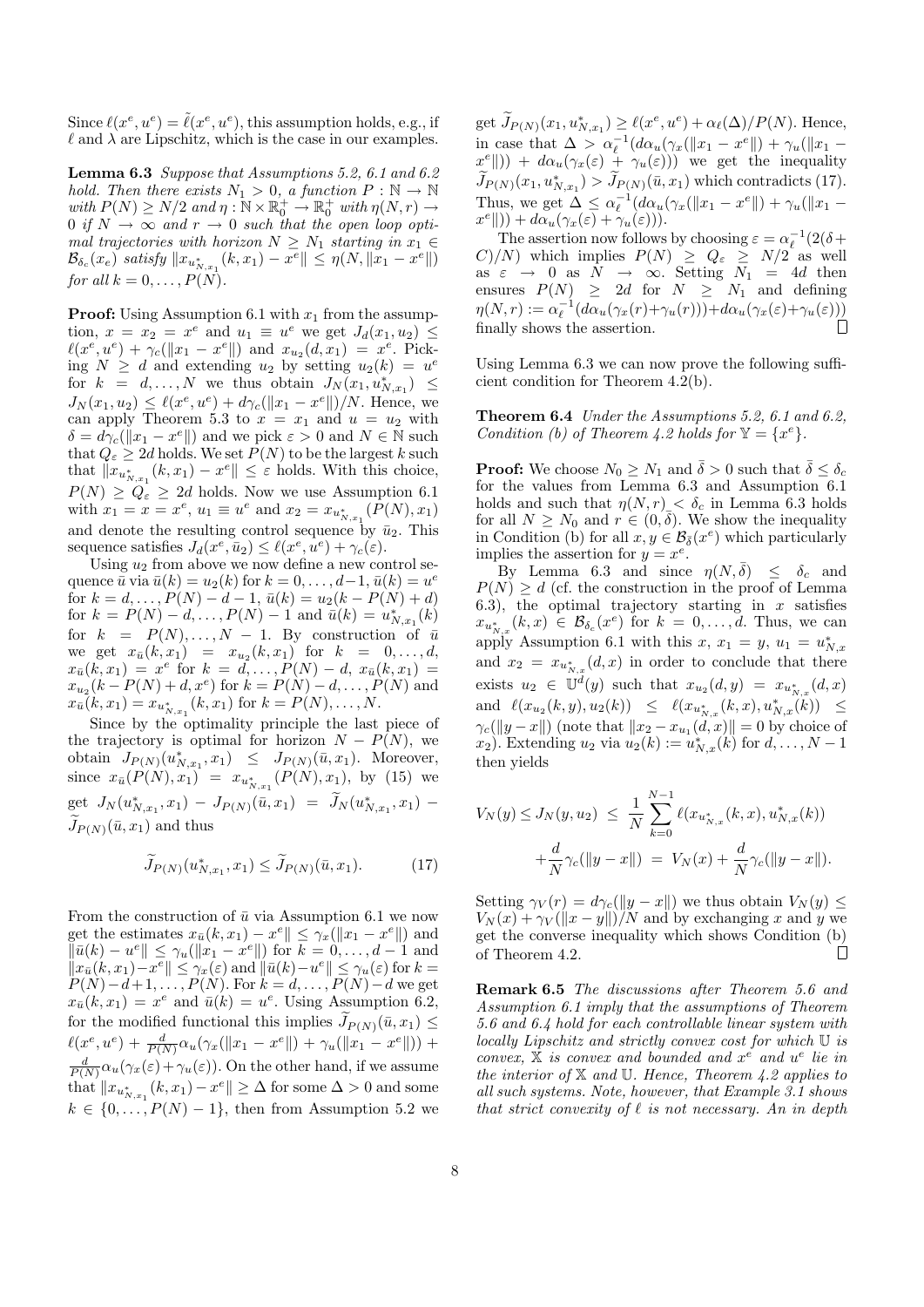analysis of our assumptions for linear systems will be addressed in a separate paper.

Note that Figures 2 and 4 indicate that the error term  $\varepsilon(N-1)$  in Theorem 4.2 decays exponentially as  $N \to \infty$ . Further numerical simulations revealed that also  $\sigma(N)$  in Theorem 4.2(c) decays exponentially (from which, in turn, exponential convergence of  $\varepsilon(N-1)$ can be concluded). In contrast to this, Theorem 5.6 only delivers linear convergence  $\sigma(N) \to 0$ . Conditions under which exponential convergence of  $\sigma(N)$  can be guaranteed are currently under investigation.

## 7 Trajectory convergence

So far we have developed bounds for the values  $J^{cl}_{\infty}(x,\mu_N)$  and  $J^{cl}_{N}(x,\mu_N)$  along the closed loop trajectories. In this section, we investigate these trajectories, themselves, and give conditions under which convergence to a neighborhood of  $Y$  can be shown. Moreover, we discuss estimates on the transient performance of the closed loop trajectories. The results are formulated for general sets Y and for this purpose we will generalize some of the properties from the Sections 5 and 6. We start our analysis with the following theorem.

**Theorem 7.1** (i) Assume there are  $N_1 \in \mathbb{N}$  and  $\delta \in \mathcal{L}_{\mathbb{N}}$ such that the inequality

$$
J_K^{cl}(x, \mu_N) \le
$$
  

$$
\frac{N}{K}(V_N(x) - V_N(x_{\mu_N}(K))) + \ell_0 + \frac{\delta(N)}{\min\{N, K\}} \quad (18)
$$

holds for all  $x \in \mathbb{X}$ , all  $N \geq N_1 + 1$  and all  $K \in \mathbb{N}$ . Assume furthermore that there exists a set  $\mathbb{Y} \subset \mathbb{X}$  and a function  $\eta \in \mathcal{L}_{\mathbb{N}}$  such that for all  $N \geq N_1$  the inequality

$$
V_N(x) \ge \ell_0 + \alpha(|x|_{\mathbb{Y}})/N \tag{19}
$$

holds for all  $x \in \mathbb{X} \setminus \mathbb{Y}$  with  $|x|_{\mathbb{Y}} > \eta(N)$  and some  $\alpha \in \mathcal{K}_{\infty}$ . Then for all  $N \geq N_1 + 1$  and all  $k \geq N$  the  $inequality |x_{\mu_N}(k)|_{\mathbb{Y}} \leq \max\{\eta(N), \alpha^{-1}(\delta(N))\} holds.$ (ii) If, moreover, for all  $N \geq N_1$  the inequality

$$
V_N(x) \le \ell_0 + \overline{\alpha}(|x|_{\mathbb{Y}})/N \tag{20}
$$

holds for some  $\overline{\alpha} \in \mathcal{K}_{\infty}$ , then for all  $N \geq N_1 + 1$  the in- $\text{equality } |x_{\mu_N}(k)|_{\mathbb{Y}} \leq \max\{\eta(N), \alpha^{-1}(\overline{\alpha}(|x|_{\mathbb{Y}}) + \delta(N))\}$ holds for all  $k \in \{1, ..., N-1\}$  and all  $x \in \mathbb{X}$  with  $V_k(x) \geq \ell_0.$ 

**Proof:** (i) We abbreviate  $x(k) = x_{\mu_N}(k)$  and observe that for  $k \geq N$  the identity  $x(N, x(k - N)) = x(k)$ holds. Then, for all  $N \geq N_1 + 1$ , all  $k \geq N$  and all  $x(0) \in \mathbb{X}$ , Inequality (18) applied with  $x = x(k - N)$ and  $K = N$  yields  $V_N(x(k)) \leq V_N(x(k - N)) - J_N^{cl}(x(k - N), \mu_N) + \ell_0 + \delta(N)/N$ . Together with

 $V_N(x(k - N)) \leq J_N^{cl}(x(k - N), \mu_N),$  this yields  $V_N(x(k)) \leq \ell_0+\delta(N)/N$ . Hence, we either get  $|x(k)|_Y \leq$  $\eta(N)$  or  $\alpha(|x(k)|_{\mathbb{Y}}) \leq N(V_N(x(k)) - \ell_0) \leq \delta(N)$  which implies the assertion.

(ii) From (18) with  $K = k \leq N$  we get  $V_N(x(k)) \leq$  $V_N(x) - kJ_K^{cl}(x,\mu_N)/N + \frac{k}{N}\ell_0 + \delta(N)/N$ . Now  $J_K^{cl}(x,\mu_N) \geq V_K(x) \geq \ell_0$  yields  $V_N(x(k)) \leq V_N(x)$  –  $kJ_K^{cl}(x,\mu_N)/N + k\ell_0/N + \delta(N)/N \le V_N(x) + \delta(N)/N.$ Hence, we either get  $|x(k)|_Y \leq \eta(N)$  or  $\alpha(|x(k)|_Y) \leq$  $N(V_N(x(k)) - \ell_0) \le N(V_N(x) - \ell_0 + \frac{1}{N} \delta(N)) \le$  $\overline{\alpha}(|x|_{\mathbb{Y}}) + \delta(N)$  which implies the claim.

Note that Theorem 7.1(i) provides a bound for  $k \geq N$ while Theorem 7.1(ii) yields a bound for  $k = 1, \ldots, N - 1$ 1. If both estimates hold, then one could also construct an upper bound of the form  $\beta(|x|_y, k) + \varepsilon(N)$  as in more standard practical asymptotic stability estimates.

Based on the numerical observation that  $\varepsilon(N-1)$  in (8) decays exponentially for the Examples 3.1 and 3.2, we can derive (18) from (8) with  $\delta(N) = N \epsilon(N-1)$ . However, while the conditions (20) and (19) hold for Example 3.1 (see [7, Example 4]), neither of them is satisfied for Example 3.2.

A remedy for this problem can be obtained by considering the modified stage from Section 5. From Assumption 5.2 one easily concludes  $V_N(x) \ge \ell(x^e, u^e) +$  $\frac{1}{N}\alpha_{\ell}(\|x-x^e\|)$  and thus (19) and from Assumption 5.5 one can derive (20). Figure 5 illustrates how the optimal value functions change.



Fig. 5. Numerically computed  $V_N((\cdot, x_2^e)^T)$  for  $N = 10$  (solid) and  $N = 30$  (dashed) and  $\tilde{V}_N((\cdot, x_2^e)^T)$  for  $N = 10$  (dashdotted) and  $N = 30$  (dotted) for Example 3.2. The circle indicates  $(x_1^e, \ell_0)^T$ .

Unfortunately, however, when passing from  $\ell$  to  $\ell$ , the open loop optimal trajectories and thus also the closed loop trajectories change. The key to the fact that we can still use the modified problem in order to conclude convergence for the original problem lies in the fact that for suitable horizon  $P \leq N$  the averaged functional yields (almost) the same value along the optimal trajectories  $x_{u_{N,x}^*}(n, x)$  and  $x_{\tilde{u}_{N,x}^*}(n, x)$ . After providing two preliminary lemmas we will make this statement precise in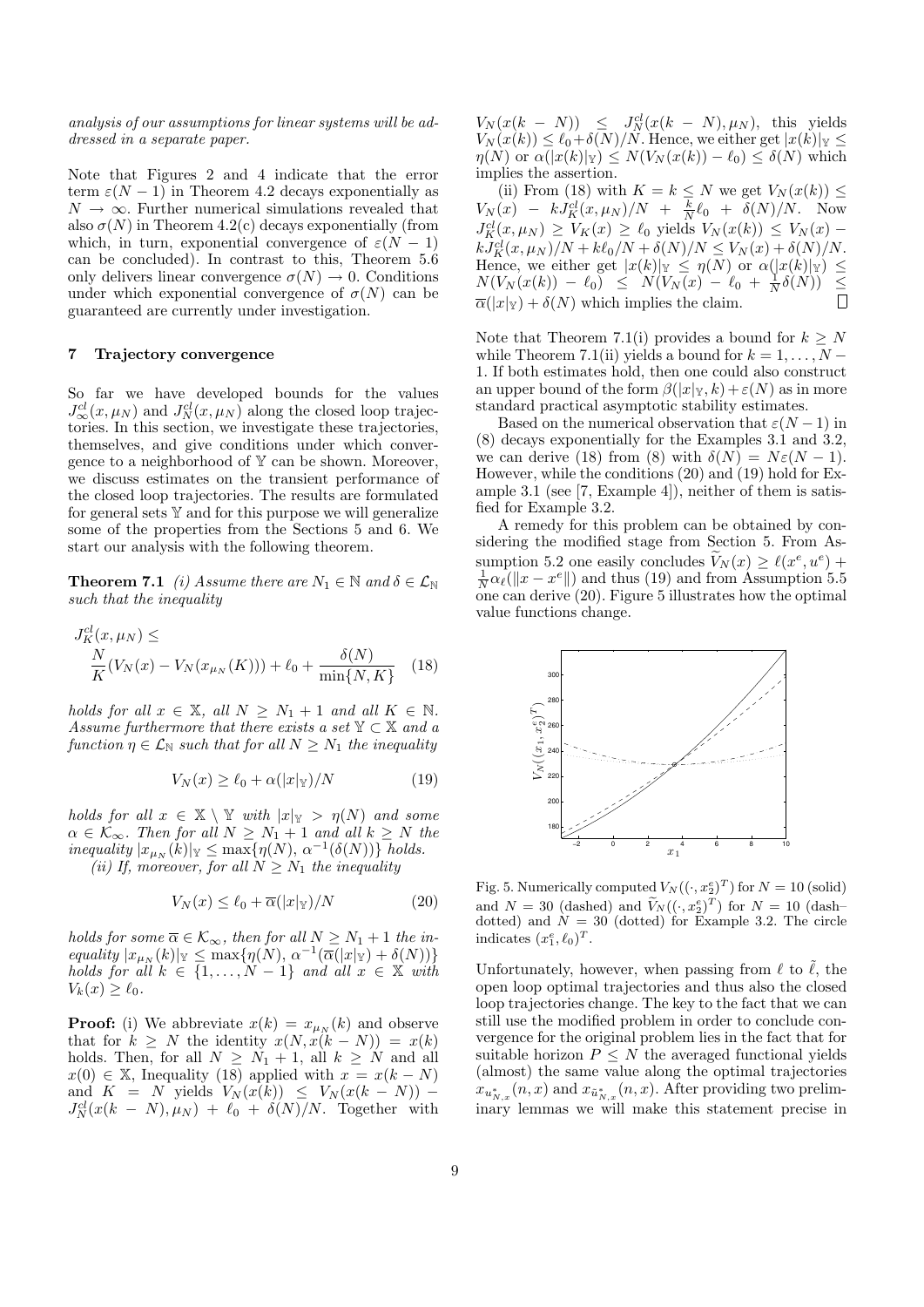Lemma 7.5, below. To this end, we assume the following version of the turnpike property.

**Assumption 7.2** We assume that there exists  $C' \geq 0$ such that for each  $x \in \mathbb{X}$ , the optimal control sequence  $u_{x,N}^* \in \mathbb{U}^N(x)$  and each  $\varepsilon > 0$  the value  $Q_{\varepsilon} := \# \mathcal{P}_{\varepsilon}$  with  $\mathcal{P}_{\varepsilon}:=\{k\in\{0,\ldots,N-1\}\,|\,|x_{u_{N,x}^*}(k,x)|_{\mathbb{Y}}\leq\varepsilon\}$  satisfies the inequality  $Q_{\varepsilon} \geq N - C'/\alpha_{\ell}(\varepsilon)$ .

In the case  $Y = \{x^e\}$  this property follows from Theorem 5.3 for  $C' = \max_{x \in \mathbb{X}} C + V_N(x) - \ell(x^e, u^e).$ 

In what follows we will frequently apply Assumption 7.2 simultaneously for  $p\in\mathbb{N}$  optimal trajectories with  $C'$ chosen to be the maximum of the individual constants. Denoting the respective sets by  $\mathcal{P}^1_{\varepsilon}, \ldots, \mathcal{P}^p_{\varepsilon}$  we will then need that for a given  $N_0$  the intersection  $\mathcal{P}_{\varepsilon}^{\gamma} := \mathcal{P}_{\varepsilon}^1 \cap \dots \cap$  $\mathcal{P}_{\varepsilon}^p \cap \{0, \ldots, N - N_0\}$  contains at least one time instant P. Combinatorial considerations show that this is always guaranteed if each  $\mathcal{P}^i_{\varepsilon}$  contains at least  $K \geq ((p-1)N +$  $N_0 + m$ /*p* elements which in turn is guaranteed by the inequality

$$
\varepsilon \ge \alpha_{\ell}^{-1} \left( \frac{pC'}{N - N_0 - m} \right). \tag{21}
$$

The following lemma shows an important consequence from Assumption 7.2.

Lemma 7.3 Consider a finite horizon optimal control problem satisfying Assumption 7.2 and Condition (b) from Theorem 4.2 for some  $N_0 \in \mathbb{N}$  and  $\overline{\delta} > 0$ . Then for all  $x \in \mathbb{X}$ ,  $N \geq N_0$  and  $\varepsilon \leq \overline{\delta}$  satisfying (21) with  $p = 1$  and  $m = 1$ , the set  $\mathcal{P}'_{\varepsilon} = \mathcal{P}_{\varepsilon} \cap \{0, \ldots, N - N_0\}$ is nonempty and for each  $P \in \mathcal{P}'_{\varepsilon}$ , the identity  $V_N(x) =$  $PJ_P(x, u^*_{N,x})/N+(N-P)V_{N-P}(y)/N+R_1(N,\varepsilon)$  holds, where  $u_{N,x}^* \in \mathbb{U}^N(x)$  is the optimal control for initial value x and horizon  $N$ , y is an arbitrary point in Y and the remainder term  $R_1(N,\varepsilon)$  satisfies  $|R_1(N,\varepsilon)| \leq$  $\gamma_V(\varepsilon)/N$ .

**Proof:** The fact  $\mathcal{P}'_{\varepsilon} \neq \emptyset$  follows from the derivation of (21). For the proof of the claimed identity, from the optimality principle we get  $V_N(x) = \frac{P}{N} J_P(x, u_{N,x}^*)$  +  $\frac{N-P}{N}V_{N-P}(x_{u_{N,x}^*}(P,x))$ . Now Assumption 7.2 and the choice of N and P imply  $|x_{u_{N,x}^*}(P,x)|_{\mathbb{Y}} \leq \varepsilon < \overline{\delta}$  from which by Condition (b) of Theorem 4.2 we can conclude  $|V_{N-P}(x_{u_{N,x}^*}(P,x)) - V_{N-P}(y)| \le \gamma_V(\varepsilon)/(N-P).$ Here  $y \in \mathbb{Y}$  is chosen such that  $||x_{u_{N,x}^*}(P,x) - y|| \le$  $|x_{u_{N,x}^*}(P,x)|$ <sub>Y</sub> holds but since Condition (b) of Theorem 4.2 implies that  $V_{N-P}$  is constant on Y it can actually be chosen arbitrarily. Combining this inequalities with the identity for  $V_N$ , above, yields the assertion.  $\Box$ 

By Assumption 7.2,  $u^*_{N,x}|_{\{0,\ldots,P-1\}}$  lies in  $\overline{\mathbb{U}}^P(x,\varepsilon) :=$  ${u \in \mathbb{U}^P(x) \mid |x_u(P,x)|_{\mathbb{Y}}} \leq \varepsilon}$  for all  $P \in \mathcal{P}_{\varepsilon}$ . The following lemma shows a property of this set.

**Lemma 7.4** Assume that the function  $\lambda$  is constant on  $\mathbb Y$  and Lipschitz with constant  $L_\lambda$  in the ball  $\mathcal B_{\bar{\delta}}(\mathbb Y)$  with  $r_{adius}\bar{\delta} > 0$  around  $\mathbb{Y}$ . Then for all  $u \in \overline{\mathbb{U}}^P(x,\varepsilon)$  with  $\varepsilon <$  $\overline{\delta}$  the identity  $\widetilde{J}_P (x, u) = J_P (x, u) + \lambda(x)/P - \lambda(y)/P +$  $R_2(u, P, \varepsilon)$  holds with  $|R_2(u, P, \varepsilon)| \leq L_{\lambda} \varepsilon / P$ .

**Proof:** The assertion follows from  $J_P(x, u) = J_P(x, u) +$  $\lambda(x)/P - \lambda(x_u(P,x))/P = J_P(x,u) + \lambda(x)/P \lambda(y)/P + R_2(u, P, \varepsilon)$  with  $|R_2(u, P, \varepsilon)| = |\lambda(y)/P - \lambda(y)|$  $\lambda(x_u(P, x))/P| \leq L_\lambda |x_u(P, x)|_\mathbb{Y}/P \leq L_\lambda \varepsilon/P,$  where  $y \in \mathbb{Y}$  is chosen as in the proof of Lemma 7.3 and the Lipschitz property can be used because  $|x_u(P, x)|_Y \leq \varepsilon < \delta$  holds holds.

Now we can prove the lemma about the averaged functionals along the optimal trajectories. In this lemma we assume that Assumption 7.2 holds for both the original and the modified optimal control problem and denote the respective sets of time instants by  $\mathcal{P}_{\varepsilon}$  and  $\mathcal{P}_{\varepsilon}$ .

Lemma 7.5 Assume that the assumptions of Lemma 7.3 hold for some  $\overline{\delta} > 0$  for both the original and the modified problem, that (21) holds for  $p = 2$  and  $m = 1$  and that the assumption of Lemma 7.4 holds with the same  $\bar{\delta} > 0$ . Then  $\mathcal{P}_{\varepsilon}':=\mathcal{P}_{\varepsilon}\cap \widetilde{\mathcal{P}}_{\varepsilon}\cap\{0,\ldots,N-N_0\}\neq \emptyset$  and for  $\text{each } P \in \mathcal{P}'_{\varepsilon} \text{ the identity } J_P(x, \tilde{u}_{N,x}^*) = J_P(x, u_{N,x}^*) +$  $\lambda(x)/P - \lambda(y)/P + R_3(P, \varepsilon)$  holds with remainder term bounded by  $|R_3(P, \varepsilon)| \leq 4(\gamma_V(\varepsilon) + L_\lambda \varepsilon)/P$ .

**Proof:** First note that the choice of  $\varepsilon$  via (21) guarantees  $\mathcal{P}'_{\varepsilon} \neq \emptyset$ . We pick  $P \in \mathcal{P}'_{\varepsilon}$  and observe that the assertion of Lemma 7.3 holds for this  $P$  for the original as well as for the modified problem.

Now for an arbitrary  $u \in \overline{U}^P(x,\varepsilon)$  with  $\varepsilon < \overline{\delta}$ we define a new control sequence  $u_1 \in \overline{\mathbb{U}}^N(x)$  by setting  $u_1(k) = u(k)$  for  $k = 0, \ldots, P-1$  and  $u_1(k) = u_{N-P,x_u(P,x)}^*(k-P)$  for  $k = P, \ldots, N-1$ . With the same arguments as in the proof of Lemma 7.3 one sees that the identity  $J_N(x, u_1) = PJ_P(x, u)/N + (N P)V_{N-P}(y)/P + R_4(u, N, \varepsilon)$  holds with  $|R_4(u, N_{\varepsilon})| \leq$  $\gamma_V(\varepsilon)/N$ . This implies  $PJ_P(x, u)/N \geq V_N(x) - (N P)V_{N-P}(y)/P - R_4(u, N, \varepsilon)$  with remainder terms satisfying the same bounds.

Combining this estimate with the one from Lemma 7.3 yields  $PJ_P(x, u^*_{N,x})/N = \inf_{u \in \overline{U}^P(x, \varepsilon)} PJ_P(x, u)/N +$  $R_1(N,\varepsilon) + R_5(N,\varepsilon)$ , with remainder term bounded by  $|R_5(N,\varepsilon)| \leq \sup_{u \in \overline{\mathbb{U}}^P(x,\varepsilon)} |R_4(u, P, \varepsilon)|$ . Applying the same arguments to the modified problem we likewise obtain  $PJ_P(x, \tilde{u}_{N,x}^*)/N = \inf_{u \in \overline{\mathbb{U}}^P(x,\varepsilon)} PJ_P(x,u)/N +$  $\widetilde{R}_1(N,\varepsilon) + \widetilde{R}_5(N,\varepsilon)$  with remainder terms satisfying the same bounds. Applying Lemma 7.4 to both sides of the expression for  $PJ_P(x, u^*_{N,x})/N$  we obtain  $PJ_P(x, u_{N,x}^*)/N = \inf_{u \in \overline{U}^P(x)} PJ_P(x, u)/N +$  $R_1(N,\varepsilon) + R_5(N,\varepsilon) + R_6(N,\varepsilon)$  where  $|R_6(N,\varepsilon)| \leq$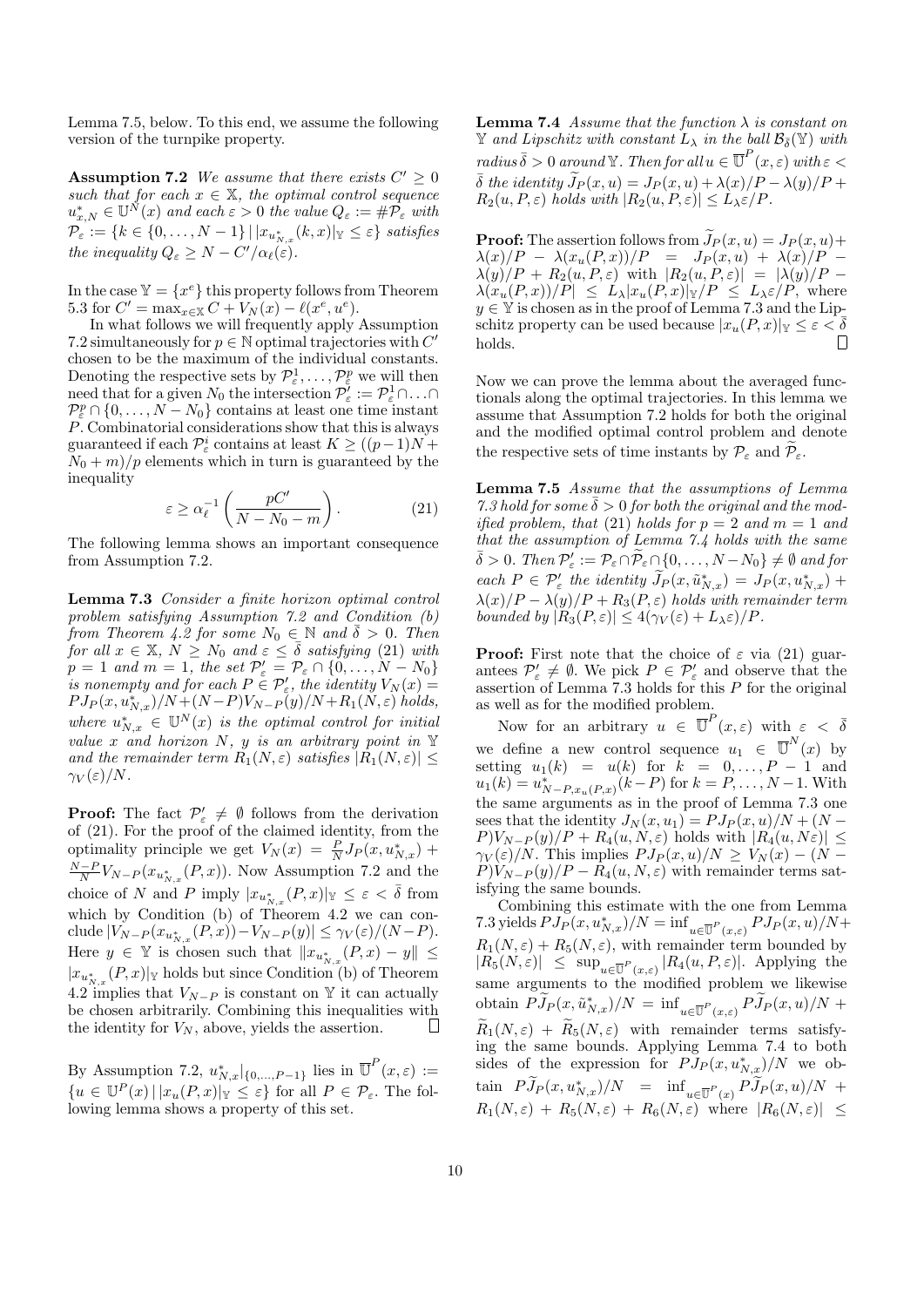$2P \sup_{u \in \overline{\mathbb{U}}^P(x,\varepsilon)} |R_2(u, P, \varepsilon)|/N$  for  $R_2$  from Lemma 7.4.

Combining the two equations for  $P\widetilde{J}_P$  thus obtained yields  $PJ_P(x,\tilde{u}_{N,x}^*)/N = PJ_P(x,u_{N,x}^*)/N - R_1(N,\varepsilon) R_5(N,\varepsilon) - R_6(N,\varepsilon) + \widetilde{R}_1(N,\varepsilon) + \widetilde{R}_5(N,\varepsilon)$ . Now the assertion follows by applying Lemma 7.4 once more and  $R_3$  is obtained by adding the individual remainder terms used in the proof multiplied by  $N/P$ .

With the help of these lemmas we can formulate the convergence theorem using  $V_N$ .

Theorem 7.6 Consider the receding horizon scheme obtained from the optimal control problems with original cost  $\ell$ . Assume that the problem with original cost  $\ell$  and the problem with modified cost  $\ell$  satisfy Assumption 7.2 and Condition (b) from Theorem 4.2 for some  $N_0 \in \mathbb{N}$ and  $\delta > 0$ . Assume furthermore that  $\lambda$  is constant on Y and Lipschitz with constant  $L_{\lambda}$  in the ball  $\mathcal{B}_{\bar{\delta}}(\mathbb{Y})$  with radius  $\delta > 0$  around Y.

(i) Assume that (18) holds for the receding horizon problem with original stage cost  $\ell$  and that the optimal value functions  $V_N$  of the modified problem satisfy (19). Then there exists  $\tilde{\delta} \in \mathcal{L}_{\mathbb{N}}$  such that for all sufficiently large  $N$  the inequality  $|x_{\mu_N}(k)|_{\mathbb{Y}} \leq \max\{\eta(N), \alpha^{-1}(\tilde{\delta}(N))\}$ holds for all  $k \geq N$ .

(ii) If, moreover,  $\widetilde{V}_N$  satisfies (20), then the inequal $ity |x_{\mu_N}(k)|_{\mathbb{Y}} \leq \max\{\eta(N), \alpha^{-1}(\overline{\alpha}(|x|_{\mathbb{Y}}) + \tilde{\delta}(N))\} \text{ holds}$ for all sufficiently large N, all  $k \in \{1, \ldots, N-1\}$  and all  $x \in \mathbb{X}$  with  $V_k(x) \geq \ell_0$ .

**Proof:** It is sufficient to show that there exists  $\tilde{\delta} \in \mathcal{L}_{\mathbb{N}}$ such that (18) holds for  $\widetilde{J}_K$ ,  $\widetilde{V}_N$  and  $\widetilde{\delta}$ , because then the desired estimates can be concluded just as in the proof of Theorem 7.1. We deduce this inequality from (18) for  $J_K$ ,  $V_{N}$  and  $\delta$  and the preceding lemmas. To this end, fix  $\varepsilon \leq \overline{\delta}$ . We are going to invoke Lemma 7.3 four times and Lemma 7.5 twice. Hence, we use Assumption 7.2 eight times and thus choose  $N \in \mathbb{N}$  such that (21) holds for  $p = 8$  and  $m = 1$ . This ensures that we can find a common  $P \in \mathcal{P}'_{\varepsilon}$  for all six trajectories under consideration which we will use in what follows.

Applying Lemma 7.3 to both the original and the modified problem at the points x and  $x_{\mu_N}(K)$  and Lemma 7.5 at the same points yields

$$
V_N(x) - V_N(x_{\mu_N}(K)) = \widetilde{V}_N(x) - \widetilde{V}_N(x_{\mu_N}(K))
$$
  

$$
-\frac{1}{N}\lambda(x) + \frac{1}{N}\lambda(x_{\mu_N}(K)) + R_1^1(N, \varepsilon) - R_1^2(N, \varepsilon)
$$
  

$$
-\widetilde{R}_1^1(N, \varepsilon) + \widetilde{R}_1^2(N, \varepsilon) + \frac{P}{N}R_3^2(P, \varepsilon) - \frac{P}{N}R_3^1(P, \varepsilon)
$$

with  $R_1^i(N,\varepsilon)$ ,  $R_1^i(N,\varepsilon)$  and  $R_3^i(P,\varepsilon)$ ,  $i = 1,2$ , from Lemma 7.3 and 7.5, respectively.

Denoting the sum of the remainder terms by  $R$  and

using (15), (18) and then the identity above we obtain

$$
\tilde{J}_K^{cl}(x, \mu_N) - \ell_0
$$
\n
$$
= J_K^{cl}(x, \mu_N) - \ell_0 + \frac{1}{K} \lambda(x) - \frac{1}{K} \lambda(x_{\mu_N}(K))
$$
\n
$$
\leq \frac{N}{K} V_N(x) - \frac{N}{K} V_N(x_{\mu_N}(K)) + \frac{\delta(N)}{\min\{N, K\}}
$$
\n
$$
+ \frac{1}{K} \lambda(x) - \frac{1}{K} \lambda(x_{\mu_N}(K))
$$
\n
$$
= \frac{N}{K} \tilde{V}_N(x) - \frac{N}{K} \tilde{V}_N(x_{\mu_N}(K)) + \frac{\delta(N)}{\min\{N, K\}} + \frac{N}{K} R
$$

An inspection of the remainder terms shows that the modulus of each of them can be bounded by a term of the form  $\frac{1}{K}r(\varepsilon)$  where  $r(\varepsilon) \to 0$  as  $\varepsilon \to 0$ . Choosing  $\varepsilon$  depending on N such that equality holds in (21) for  $p = 8$  and  $m = 1$ , we obtain that  $\varepsilon \to 0$  as  $N \to \infty$  and the choice of  $N_1$  guarantees that  $\varepsilon(N) \leq \overline{\delta}$  holds for all  $N \geq N_1$ . Hence, the estimate holds for all  $N \geq N_1$  and we can bound the sum of the error terms by a term of the form  $\delta_1(N)/K$  with  $\delta_1(N) \in \mathcal{L}_{\mathbb{N}}$ . This proves (18) for  $\widetilde{J}_K$  and  $\widetilde{V}_N$  with  $\widetilde{\delta}(N) = \delta_1(N) + \delta(N)$  and thus finishes the proof. the proof.

Remark 7.7 The techniques from this section also allow to conclude near optimality of the closed loop trajectory during the transient phase. Here, "transient phase" refers to the time until the trajectory reaches a prescribed neighborhood of Y. More precisely, for all  $P, K \in \mathbb{N}$  with  $P \leq K$  and  $r > 0$  we consider the set of control sequences  $\widehat{\mathbb{U}}^K(x, r, P)$  for which  $|x_u(k, x)|_{\mathbb{Y}} \leq r$  holds for  $k = P, \ldots, K - 1$ . We show that there exists  $P \in \mathbb{N}$  with  $P \to \infty$  as  $N \to \infty$  such that up to an error term vanishing as  $N \to \infty$  the value  $J_K^{cl}(x,\mu_N)$  is smaller than  $J_K(x, u)$  for all  $u \in \widehat{\mathbb{U}}^K(x, r, P)$  and all  $K \geq N$ .

To this end, we need the property of the optimal trajectories guaranteed by Lemma 6.3. Generalized to arbitrary sets Y, this property demands that there exists  $N_1 \in \mathbb{N}$ and  $\eta : \mathbb{N} \times \mathbb{R}_0^+ \to \mathbb{R}_0^+$  with  $\eta(N,r) \to 0$  if  $N \to \infty$  and  $r \rightarrow 0$  such that the open loop optimal trajectories with horizon  $N \geq N_1$  starting in  $x_1 \in \mathcal{B}_{\delta_c}(x_e)$  satisfy

$$
|x_{u_{N,x_1}^*}(k, x_1)|_{\mathbb{Y}} \le \eta(N, |x_1|_{\mathbb{Y}})
$$
 (22)

for all  $k = 0, \ldots, P(N)$  with  $P(N) \geq N/2$ . This property holds for the examples from Section 3. Moreover, assume that the open loop trajectories of the original problem satisfy Assumption 7.2 and that the closed loop solution  $x_{\mu_N}$  converges to a neighborhood of Y with radius  $r(N)$  with  $r \in \mathcal{L}_{N}$ , as ensured, e.g., by Theorem 7.1 or Theorem 7.6. Throughout the derivation we will invoke Assumption 7.2 three times (via Lemma 7.3) and we will need that  $\mathcal{P}'_{\varepsilon}$  has at least  $3(N - N_0)/4$  elements. Hence, we assume that  $N > 0$  is large enough in order to ensure (21) for the  $\varepsilon > 0$  under consideration,  $p = 3$  and  $m = \left[3(N - N_0)/4\right].$